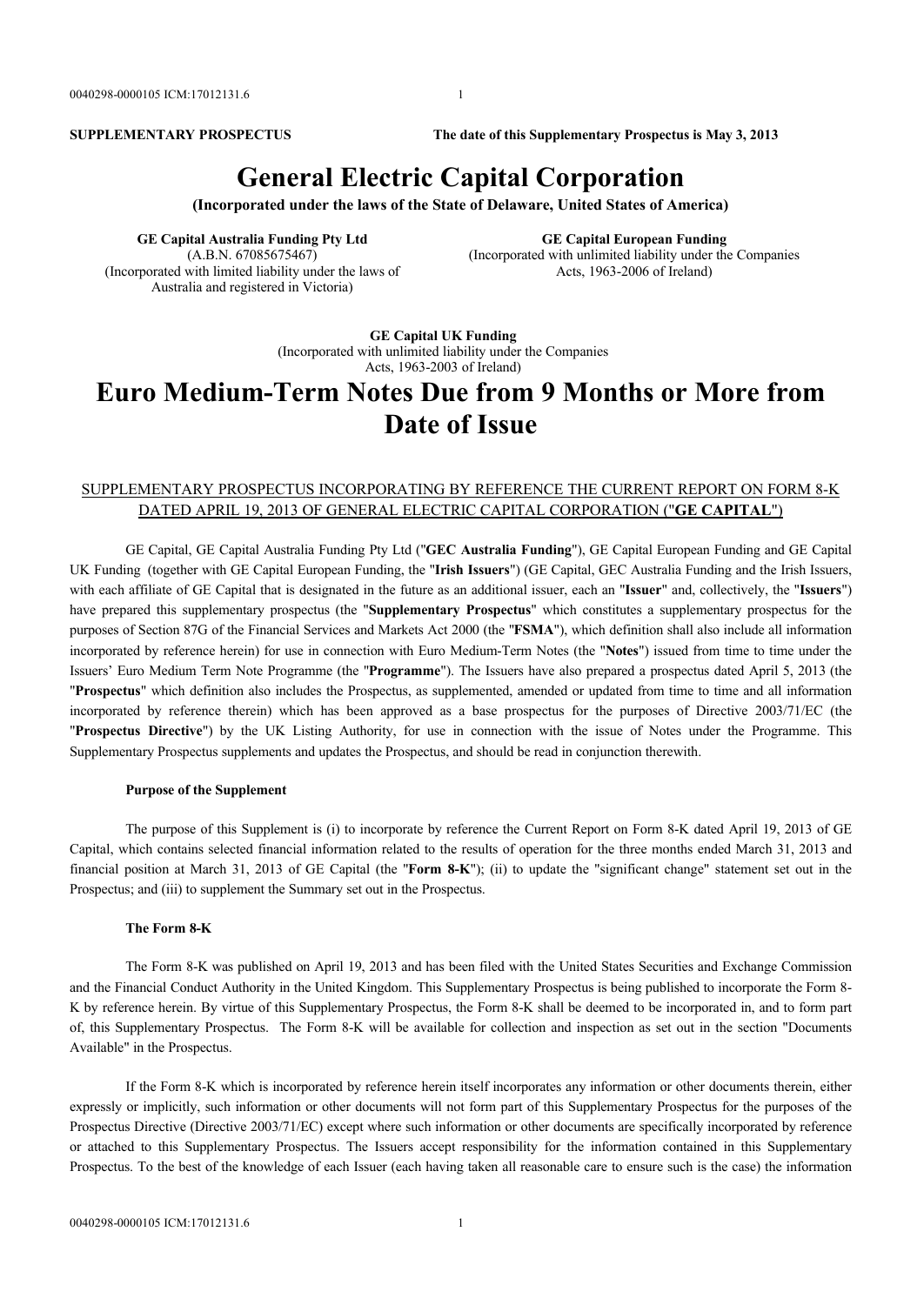contained in this Supplementary Prospectus is in accordance with the facts and does not omit anything likely to affect the import of such information.

#### **General Information**

Since March 31, 2013, there has been no significant change in the financial or trading position of GE Capital and its consolidated subsidiaries.

#### **Summary**

The Summary set out on pages 13 to 27 of the Prospectus shall be supplemented to reflect the publication of the Form 8-K. The Summary of the Programme as so supplemented is set out in the Appendix to this Supplement.

This Supplementary Prospectus and the Prospectus should be read in conjunction with all documents which are deemed to be incorporated by reference, which together, constitute a prospectus for the purposes of the Prospectus Directive, and for a particular issue of or Tranche of Notes in conjunction with any applicable Final Terms.

To the extent that there is any inconsistency between (a) any statement in this Supplementary Prospectus or any statement incorporated by reference into the Prospectus by this Supplementary Prospectus and (b) any other statement in or incorporated by reference in the Prospectus prior to the date of this Supplementary Prospectus, the statements in (a) will prevail.

Save as disclosed in this Supplementary Prospectus and the Prospectus there has been no other significant new factor, material mistake or material inaccuracy relating to the information included in the Prospectus since the initial publication of the Prospectus.

In accordance with section 87Q(4) - (6) FSMA, investors who have agreed to purchase or subscribe for Notes issued under the Programme before the Supplementary Prospectus is published have the right, exercisable before the end of the period of two working days beginning with the working day after the date on which this Supplementary Prospectus was published, to withdraw their acceptances. This right to withdraw shall expire by close of business on May 8, 2013. Investors can exercise their right to withdraw their acceptances by contacting the person from whom any such investor has agreed to purchase or subscribe for such notes before the above deadline.

**See "Risk factors" in the Prospectus for a discussion of certain risks that should be considered in connection with certain types of Notes which may be offered under the Programme.**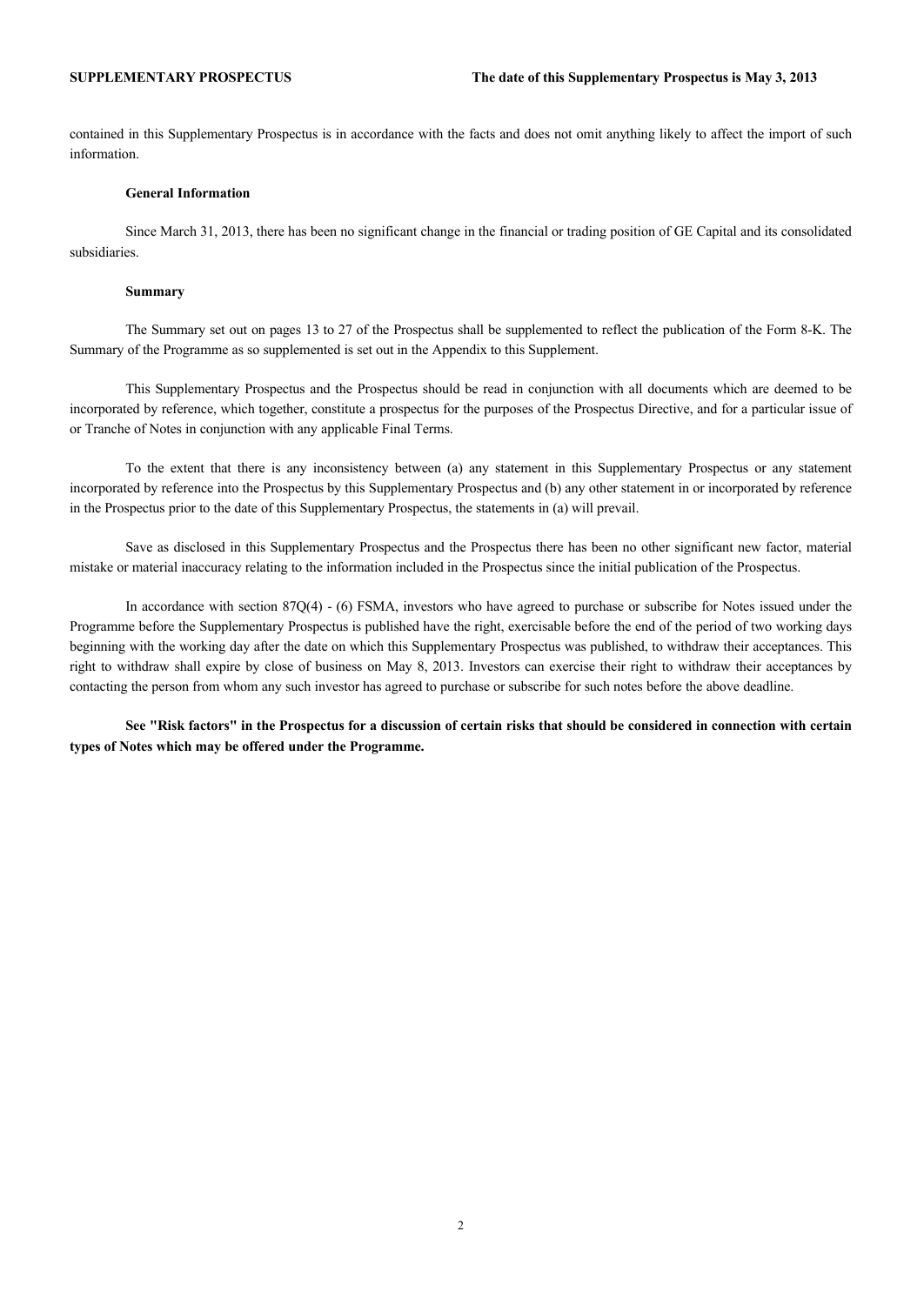#### **APPENDIX**

### **SUMMARY**

Summaries are made up of disclosure requirements known as "Elements". These Elements are numbered in Sections A – E (A.1 – E.7). This Summary contains all the Elements required to be included in a summary for the Notes, the Issuer and the Guarantor. Because some Elements are not required to be addressed, there may be gaps in the numbering sequence of the Elements. Even though an Element may be required to be inserted in a summary because of the type of securities and issuer, it is possible that no relevant information can be given regarding the Element. In this case a short description of the Element should be included in the summary explaining why it is not applicable.

#### **Section A – Introduction and warnings**

| <b>Element</b> |                                                                                                                                                                                                                                                                                                                                                                                                                                                                                                                                                                                                                                                                                                                                                                                                                                                                                                         |
|----------------|---------------------------------------------------------------------------------------------------------------------------------------------------------------------------------------------------------------------------------------------------------------------------------------------------------------------------------------------------------------------------------------------------------------------------------------------------------------------------------------------------------------------------------------------------------------------------------------------------------------------------------------------------------------------------------------------------------------------------------------------------------------------------------------------------------------------------------------------------------------------------------------------------------|
| A.1            | This summary should be read as an introduction to the Base Prospectus and the applicable Final<br>Terms.                                                                                                                                                                                                                                                                                                                                                                                                                                                                                                                                                                                                                                                                                                                                                                                                |
|                | Any decision to invest in any Notes should be based on a consideration of this Base Prospectus as a<br>whole, including any documents incorporated by reference and the applicable Final Terms.                                                                                                                                                                                                                                                                                                                                                                                                                                                                                                                                                                                                                                                                                                         |
|                | Where a claim relating to information contained in the Base Prospectus and the applicable Final<br>Terms is brought before a court in a Member State of the European Economic Area, the plaintiff<br>may, under the national legislation of the Member State where the claim is brought, be required to<br>bear the costs of translating the Base Prospectus and the applicable Final Terms before the legal<br>proceedings are initiated.                                                                                                                                                                                                                                                                                                                                                                                                                                                              |
|                | No civil liability will attach to the Issuers or the Guarantor in any such Member State solely on the<br>basis of this summary, including any translation hereof, unless it is misleading, inaccurate or<br>inconsistent when read together with the other parts of this Base Prospectus and the applicable Final<br>Terms or, following the implementation of the relevant provisions of Directive 2010/73/EU in the<br>relevant Member State, it does not provide, when read together with the other parts of this Base<br>Prospectus and the applicable Final Terms, key information (as defined in Article 2.1(s) of the<br>Prospectus Directive) in order to aid investors when considering whether to invest in the Notes.                                                                                                                                                                        |
| A.2            | Certain Tranches of Notes with a denomination of less than $£100,000$ (or its equivalent in any other currency)<br>may be offered in circumstances where there is no exemption from the obligation under the Prospectus<br>Directive to publish a prospectus. Any such offer is referred to as a "Public Offer".                                                                                                                                                                                                                                                                                                                                                                                                                                                                                                                                                                                        |
|                | Issue specific summary:                                                                                                                                                                                                                                                                                                                                                                                                                                                                                                                                                                                                                                                                                                                                                                                                                                                                                 |
|                | [Not Applicable; the Notes are issued in denominations of at least $\epsilon$ 100,000 (or its equivalent in any other<br>currency).]                                                                                                                                                                                                                                                                                                                                                                                                                                                                                                                                                                                                                                                                                                                                                                    |
|                | [Consent: Subject to the conditions set out below, the Issuer consents to the use of this Base Prospectus in<br>connection with a Public Offer of Notes by the Managers[, [names of specific financial intermediaries listed in<br>final terms,] [and] [each financial intermediary whose name is published on the website of the London Stock<br>Exchange through a regulatory information service and identified as an Authorized Offeror in respect of the<br>relevant Public Offer [and any financial intermediary which is authorized to make such offers under the<br>Financial Services and Markets Act 2000, as amended, or other applicable legislation implementing the Markets<br>in Financial Instruments Directive (Directive 2004/39/EC) and publishes on its website the following statement<br>(with the information in square brackets being completed with the relevant information): |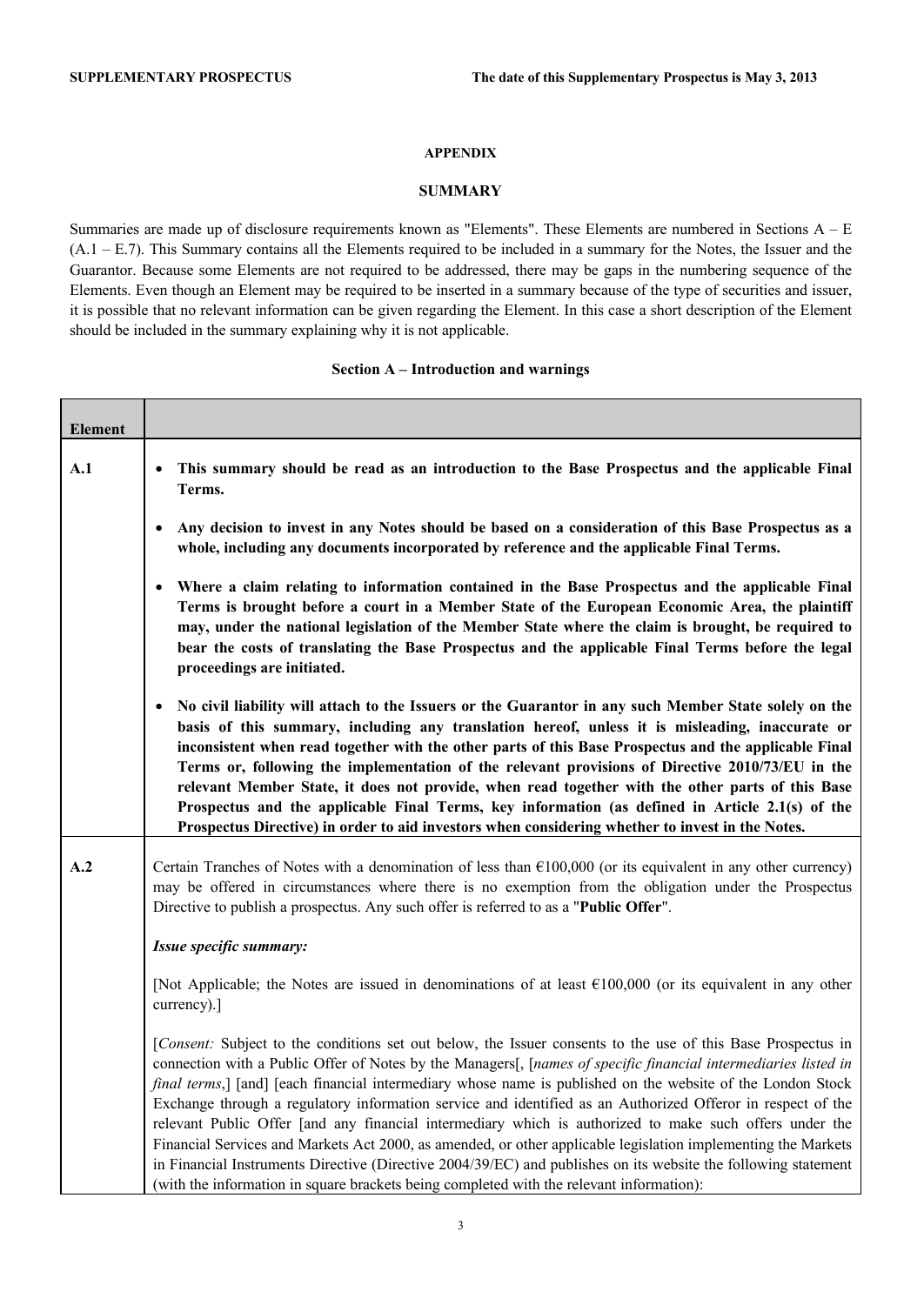<u> 1989 - Jan Barnett, mars et al. 1989 - Anna ann an t-Anna ann an t-Anna ann an t-Anna ann an t-Anna ann an t-A</u>

٦

| <b>Element</b> |                                                                                                                                                                                                                                                                                                                                                                                                                                                                                                                                                                                                                                           |
|----------------|-------------------------------------------------------------------------------------------------------------------------------------------------------------------------------------------------------------------------------------------------------------------------------------------------------------------------------------------------------------------------------------------------------------------------------------------------------------------------------------------------------------------------------------------------------------------------------------------------------------------------------------------|
|                | "We, [insert legal name of financial intermediary], refer to the [insert title of relevant Notes] (the "Notes")<br>described in the Final Terms dated [insert date] (the "Final Terms") published by $\int$ (the "Issuer"). We<br>hereby accept the offer by the Issuer of its consent to our use of the Base Prospectus (as defined in the Final<br>Terms) in connection with the offer of the Notes in accordance with the Authorized Offeror Terms and subject to<br>the conditions to such consent, each as specified in the Base Prospectus, and we are using the Base Prospectus<br>accordingly."],                                 |
|                | (each an "Authorized Offeror").                                                                                                                                                                                                                                                                                                                                                                                                                                                                                                                                                                                                           |
|                | Offer period: The Issuer's consent referred to above is given for Public Offers of Notes during [offer period for<br>the issue to be specified here] (the "Offer Period").                                                                                                                                                                                                                                                                                                                                                                                                                                                                |
|                | Conditions to consent: The conditions to the Issuer's consent [(in addition to the conditions referred to above)]<br>are that such consent (a) is only valid during the Offer Period; (b) only extends to the use of this Base<br>Prospectus to make Public Offers of the relevant Tranche of Notes in [specify each Relevant Member State in<br>which the particular Tranche of Notes can be offered] and (c) [specify any other conditions applicable to the<br>Public Offer of the particular Tranche, as set out in the Final Terms].                                                                                                 |
|                | AN INVESTOR INTENDING TO ACQUIRE OR ACQUIRING ANY NOTES IN A PUBLIC OFFER<br>FROM AN AUTHORIZED OFFEROR WILL DO SO, AND OFFERS AND SALES OF SUCH NOTES<br>TO AN INVESTOR BY SUCH AUTHORIZED OFFEROR WILL BE MADE, IN ACCORDANCE<br>WITH ANY TERMS AND OTHER ARRANGEMENTS IN PLACE BETWEEN SUCH AUTHORIZED<br>OFFEROR AND SUCH INVESTOR INCLUDING AS TO PRICE, ALLOCATIONS AND<br>SETTLEMENT ARRANGEMENTS. THE INVESTOR MUST LOOK TO THE RELEVANT<br>AUTHORIZED OFFEROR AT THE TIME OF SUCH OFFER FOR THE PROVISION OF SUCH<br><b>INFORMATION AND THE RELEVANT AUTHORIZED OFFEROR WILL BE RESPONSIBLE FOR</b><br><b>SUCH INFORMATION.]</b> |

| <b>Element</b> | <b>Title</b>                                                       |                                                                                                                                                                                                                                                                                                                                                                                                                                                                                                                                      |
|----------------|--------------------------------------------------------------------|--------------------------------------------------------------------------------------------------------------------------------------------------------------------------------------------------------------------------------------------------------------------------------------------------------------------------------------------------------------------------------------------------------------------------------------------------------------------------------------------------------------------------------------|
| B.1            | Legal and<br>commercial name<br>of the Issuer                      | General Electric Capital Corporation ("GE Capital")<br>GE Capital Australia Funding Pty. Ltd. ("GE Capital Australia Funding")<br>GE Capital European Funding<br>GE Capital UK Funding                                                                                                                                                                                                                                                                                                                                               |
| B.2            | Domicile/legal<br>form/legislation/<br>country of<br>incorporation | GE Capital is a corporation incorporated in the State of Delaware, U.S.A. under the<br>laws of the State of Delaware, U.S.A.<br>GE Capital Australia Funding is a limited liability proprietary company incorporated<br>and domiciled in the state of Victoria, Australia under the Corporations Act 2001 of<br>the Commonwealth of Australia.<br>Each of GE Capital European Funding and GE Capital UK is a public unlimited<br>company incorporated and domiciled in Ireland under the Companies Acts, 1963 to<br>2012 of Ireland. |
| B.4b           | Trend information                                                  | Not Applicable. There are no known trends, uncertainties, demands, commitments or<br>events that are reasonably likely to have a material effect on the prospects of GE<br>Capital, GE Capital Australia Funding, GE Capital European Funding or GE Capital                                                                                                                                                                                                                                                                          |

## **Section B – Issuers and Guarantor**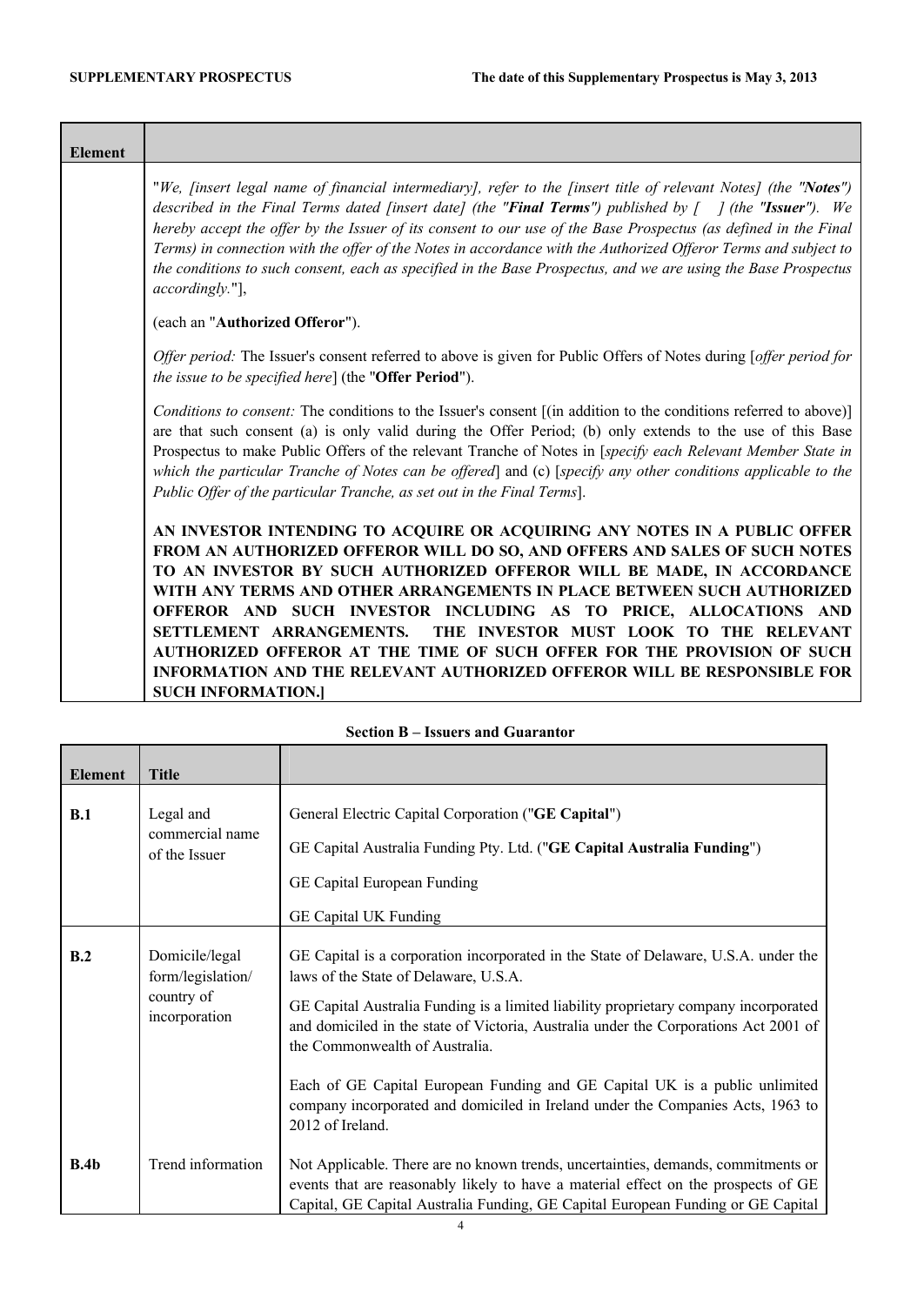| <b>Element</b> | <b>Title</b>                                           |                                                                                                                                                                                                                                                            |              |                       |             |                      |             |                         |
|----------------|--------------------------------------------------------|------------------------------------------------------------------------------------------------------------------------------------------------------------------------------------------------------------------------------------------------------------|--------------|-----------------------|-------------|----------------------|-------------|-------------------------|
|                |                                                        | UK Funding for their respective current financial years. Any decision to invest in<br>any Notes should be based on a consideration of the Base Prospectus as a whole,<br>including any documents incorporated by reference and the applicable Final Terms. |              |                       |             |                      |             |                         |
| B.5            | Description of the<br>Group                            | GE Capital is a wholly owned direct subsidiary of General Electric Company, the<br>ultimate parent company of the group.                                                                                                                                   |              |                       |             |                      |             |                         |
|                |                                                        | GE Capital Australia Funding is a wholly owned direct subsidiary of GE Capital,<br>which is a wholly owned direct subsidiary of General Electric Company, the<br>ultimate parent company of the group.                                                     |              |                       |             |                      |             |                         |
|                |                                                        | GE Capital European Funding and GE Capital UK Funding are indirect subsidiaries<br>of GE Capital, which is a wholly-owned direct subsidiary of General Electric<br>Company, the ultimate parent company of the group.                                      |              |                       |             |                      |             |                         |
| B.9            | Profit forecast or<br>estimate                         | Not Applicable. No profit forecasts or estimates have been made in the Base<br>Prospectus.                                                                                                                                                                 |              |                       |             |                      |             |                         |
| B.10           | Audit report<br>qualifications                         | Not Applicable. No qualifications are contained in any audit or review report<br>included in the Base Prospectus.                                                                                                                                          |              |                       |             |                      |             |                         |
|                |                                                        | Selected historical key financial information:                                                                                                                                                                                                             |              |                       |             |                      |             |                         |
| <b>B.12</b>    |                                                        |                                                                                                                                                                                                                                                            |              |                       |             |                      |             |                         |
|                | <b>GE Capital</b>                                      |                                                                                                                                                                                                                                                            |              |                       |             |                      |             |                         |
|                | 2013:                                                  | The table below sets out summary information extracted from GE Capital's audited statement of financial<br>position as at December 31, 2011 and 2012 and unaudited statement of financial position as at March 31,                                         |              |                       |             |                      |             |                         |
|                | (in millions, except share amounts)                    |                                                                                                                                                                                                                                                            |              | March 31,<br>$2013^1$ |             | December 31,<br>2012 |             |                         |
|                | <b>Assets</b>                                          |                                                                                                                                                                                                                                                            |              |                       |             |                      |             | 2011                    |
|                | Cash and equivalents                                   |                                                                                                                                                                                                                                                            | $\mathbb S$  | 67,721                | \$          | 61,941               | \$          | 76,702                  |
|                | Financing receivables – net                            |                                                                                                                                                                                                                                                            |              | 258,324               |             | 268,951              |             | 288,847                 |
|                | Other assets                                           |                                                                                                                                                                                                                                                            |              | 203,473               |             | 208,447              |             | December 31,<br>218,987 |
|                | Total assets                                           |                                                                                                                                                                                                                                                            | \$           | 529,518               | \$          | 539,339              | \$          | 584,536                 |
|                |                                                        |                                                                                                                                                                                                                                                            |              |                       |             |                      |             |                         |
|                | <b>Liabilities and equity</b><br>Short-term borrowings |                                                                                                                                                                                                                                                            |              | 81,411                | $\mathbb S$ | 95,940               | \$          | 136,333                 |
|                | Long-term borrowings                                   |                                                                                                                                                                                                                                                            |              | 224,252               |             | 224,776              |             | 234,391                 |
|                | Other liabilities                                      |                                                                                                                                                                                                                                                            |              | 139,386               |             | 136,026              |             | 136,012                 |
|                | <b>Total liabilities</b>                               |                                                                                                                                                                                                                                                            | $\mathbb{S}$ | 445,049               | $\mathbb S$ | 456,742              | $\mathbb S$ | 506,736                 |
|                | Total equity                                           |                                                                                                                                                                                                                                                            |              | 84,469                |             | 82,597               |             | 77,800                  |

<sup>&</sup>lt;sup>1</sup> The selected historical key financial information of GE Capital has been updated in this Summary to include the selected financial information related to the results of operation for the three months ended March 31, 2013 and financial position at March 31, 2013 of GE Capital. Accordingly, the first column titled "March 31, 2013" is new to element B.12 of the Summary.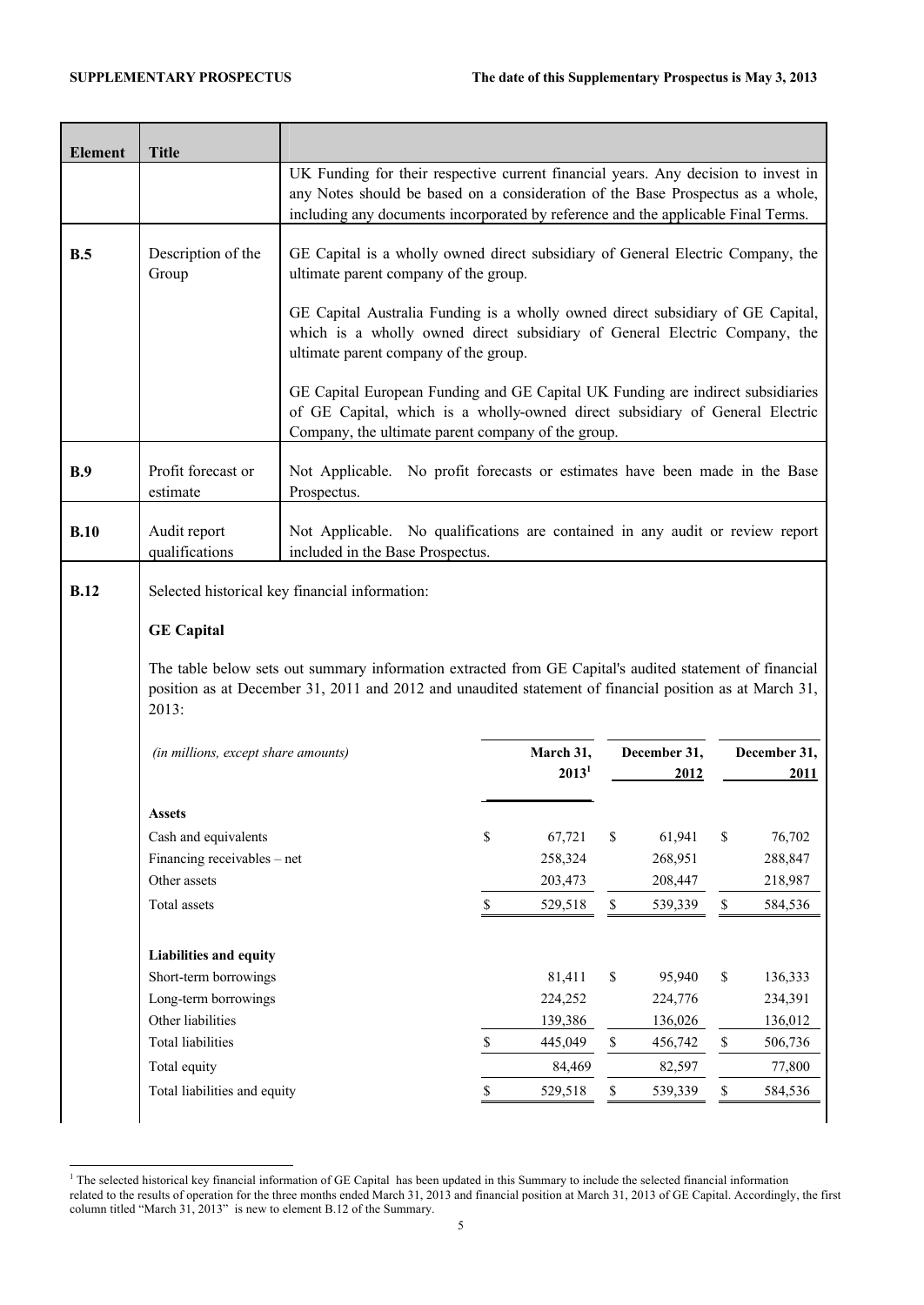| <b>Element</b> | <b>Title</b>                                                                                                                                                                                                                    |  |     |        |                         |        |
|----------------|---------------------------------------------------------------------------------------------------------------------------------------------------------------------------------------------------------------------------------|--|-----|--------|-------------------------|--------|
|                | There has been no material adverse change in the prospects of GE Capital since December 31, 2012. There<br>have been no significant changes in the financial or trading position of GE Capital subsequent to March 31,<br>2013. |  |     |        |                         |        |
|                | <b>GE Capital Australia Funding</b>                                                                                                                                                                                             |  |     |        |                         |        |
|                | The table below sets out summary information extracted from GE Capital Australia Funding's audited<br>statement of financial position as at December 31, 2011 and 2012:                                                         |  |     |        |                         |        |
|                | At December 31 (in millions)                                                                                                                                                                                                    |  |     | 2012   |                         | 2011   |
|                |                                                                                                                                                                                                                                 |  |     |        |                         |        |
|                | <b>Assets</b>                                                                                                                                                                                                                   |  |     |        |                         |        |
|                | Cash and cash equivalents                                                                                                                                                                                                       |  | A\$ | 3,154  | A\$                     | 6,837  |
|                | Receivables                                                                                                                                                                                                                     |  |     | 20,802 |                         | 15,350 |
|                | Other assets                                                                                                                                                                                                                    |  |     | 251    |                         | 183    |
|                | Total assets                                                                                                                                                                                                                    |  | A\$ | 24,207 | A\$                     | 22,370 |
|                | Liabilities and equity                                                                                                                                                                                                          |  |     |        |                         |        |
|                | Interest bearing liabilities                                                                                                                                                                                                    |  | A\$ | 23,995 | A\$                     | 21,987 |
|                | Other liabilities                                                                                                                                                                                                               |  |     | 128    |                         | 236    |
|                | <b>Total liabilities</b>                                                                                                                                                                                                        |  |     | 24,123 |                         | 22,223 |
|                | Total equity                                                                                                                                                                                                                    |  |     | 84     |                         | 147    |
|                | Total liabilities and equity                                                                                                                                                                                                    |  | A\$ | 24,207 | A\$                     | 22,370 |
|                | December 31, 2012. There have been no significant changes in the financial or trading position of GE<br>Capital Australia Funding subsequent to December 31, 2012.<br><b>GE Capital European Funding</b>                        |  |     |        |                         |        |
|                | The table below sets out summary information extracted from GE Capital European Funding's audited<br>statement of financial position as at December 31, 2011 and 2012:                                                          |  |     |        |                         |        |
|                | At December 31 (in millions)                                                                                                                                                                                                    |  |     | 2012   |                         | 2011   |
|                | <b>Assets</b>                                                                                                                                                                                                                   |  |     |        |                         |        |
|                | Loans and advances to affiliates                                                                                                                                                                                                |  | €   | 40,761 | $\boldsymbol{\epsilon}$ | 41,602 |
|                | Other assets                                                                                                                                                                                                                    |  |     | 3,204  |                         | 3,452  |
|                | Total assets                                                                                                                                                                                                                    |  | €   | 43,965 | $\boldsymbol{\epsilon}$ | 45,054 |
|                | Liabilities and equity                                                                                                                                                                                                          |  |     |        |                         |        |
|                | Debt securities issued                                                                                                                                                                                                          |  | €   | 41,576 | $\boldsymbol{\epsilon}$ | 42,464 |
|                | Other liabilities                                                                                                                                                                                                               |  |     | 1,776  |                         | 2,002  |
|                | <b>Total liabilities</b>                                                                                                                                                                                                        |  |     | 43,352 |                         | 44,466 |
|                | Total equity                                                                                                                                                                                                                    |  |     | 613    |                         | 588    |
|                | Total liabilities and equity                                                                                                                                                                                                    |  | €   | 43,965 | $\in$                   | 45,054 |
|                |                                                                                                                                                                                                                                 |  |     |        |                         |        |
|                |                                                                                                                                                                                                                                 |  |     |        |                         |        |
|                | There has been no material adverse change in the prospects of GE Capital European Funding since                                                                                                                                 |  |     |        |                         |        |
|                | December 31, 2012. There have been no significant changes in the financial or trading position of GE                                                                                                                            |  |     |        |                         |        |
|                | Capital European Funding subsequent to December 31, 2012.                                                                                                                                                                       |  |     |        |                         |        |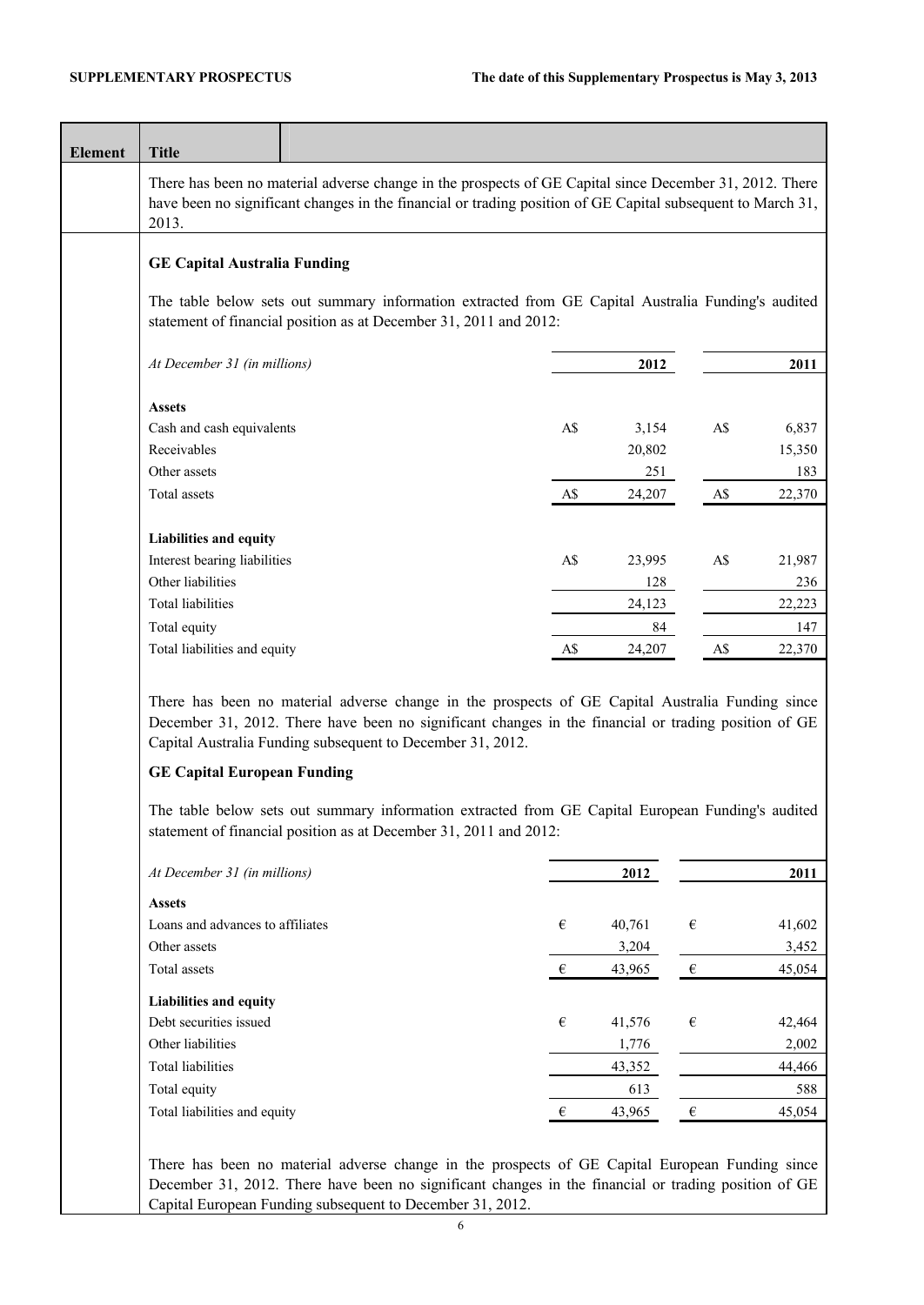| <b>Element</b> | <b>Title</b>                                                                                                                                                     |                                                                                                                                                                                                                                                                                                                                                                                                                              |             |        |           |        |
|----------------|------------------------------------------------------------------------------------------------------------------------------------------------------------------|------------------------------------------------------------------------------------------------------------------------------------------------------------------------------------------------------------------------------------------------------------------------------------------------------------------------------------------------------------------------------------------------------------------------------|-------------|--------|-----------|--------|
|                | <b>GE Capital UK Funding</b>                                                                                                                                     |                                                                                                                                                                                                                                                                                                                                                                                                                              |             |        |           |        |
|                | The table below sets out summary information extracted from GE Capital UK Funding's audited statement<br>of financial position as at December 31, 2011 and 2012: |                                                                                                                                                                                                                                                                                                                                                                                                                              |             |        |           |        |
|                | At December 31 (in millions)                                                                                                                                     |                                                                                                                                                                                                                                                                                                                                                                                                                              |             | 2012   |           | 2011   |
|                | <b>Assets</b>                                                                                                                                                    |                                                                                                                                                                                                                                                                                                                                                                                                                              |             |        |           |        |
|                | Loans and advances to affiliates                                                                                                                                 |                                                                                                                                                                                                                                                                                                                                                                                                                              | £           | 9,407  | £         | 9,335  |
|                | Other assets                                                                                                                                                     |                                                                                                                                                                                                                                                                                                                                                                                                                              |             | 1,326  |           | 1,347  |
|                | Total assets                                                                                                                                                     |                                                                                                                                                                                                                                                                                                                                                                                                                              | $\mathbf f$ | 10,733 | £         | 10,682 |
|                | Liabilities and equity                                                                                                                                           |                                                                                                                                                                                                                                                                                                                                                                                                                              |             |        |           |        |
|                | Debt securities issued                                                                                                                                           |                                                                                                                                                                                                                                                                                                                                                                                                                              | £           | 9,460  | $\pounds$ | 9,559  |
|                | Other liabilities                                                                                                                                                |                                                                                                                                                                                                                                                                                                                                                                                                                              |             | 1,174  |           | 1,006  |
|                | <b>Total liabilities</b>                                                                                                                                         |                                                                                                                                                                                                                                                                                                                                                                                                                              |             | 10,634 |           | 10,565 |
|                | Total equity                                                                                                                                                     |                                                                                                                                                                                                                                                                                                                                                                                                                              |             | 99     |           | 117    |
|                | Total liabilities and equity                                                                                                                                     |                                                                                                                                                                                                                                                                                                                                                                                                                              | £           | 10,733 | $\pounds$ | 10,682 |
| <b>B.13</b>    | Events impacting<br>the Issuer's                                                                                                                                 | There has been no material adverse change in the prospects of GE Capital UK Funding since December 31,<br>2012. There have been no significant changes in the financial or trading position of GE Capital UK<br>Funding subsequent to December 31, 2012.<br>Not Applicable. There are no recent events particular to GE Capital, GE Capital<br>Australia Funding, GE Capital European Funding or GE Capital UK Funding which |             |        |           |        |
|                | solvency                                                                                                                                                         | are to a material extent relevant to the evaluation of the solvency of GE Capital, GE<br>Capital Australia Funding, GE Capital European Funding or GE Capital UK<br>Funding. Any decision to invest in any Notes should be based on a consideration of<br>the Base Prospectus as a whole, including any documents incorporated by reference<br>and the applicable Final Terms.                                               |             |        |           |        |
| <b>B.14</b>    | Dependence upon<br>other group entities                                                                                                                          | GE Capital is not dependent on other members of the group.                                                                                                                                                                                                                                                                                                                                                                   |             |        |           |        |
|                |                                                                                                                                                                  | GE Capital Australia Funding is dependent on GE Capital for a substantial part of its<br>funding.                                                                                                                                                                                                                                                                                                                            |             |        |           |        |
|                |                                                                                                                                                                  | GE Capital UK Funding is dependent on GE Capital European Funding for the<br>provision of certain services.                                                                                                                                                                                                                                                                                                                  |             |        |           |        |
|                |                                                                                                                                                                  | GE Capital Australia Funding, GE Capital European Funding and GE Capital UK<br>Funding are dependent on the performance of the affiliated companies to which they<br>make loans.                                                                                                                                                                                                                                             |             |        |           |        |
| <b>B.15</b>    | Principal activities                                                                                                                                             | GE Capital offers diversified financing and services in North America, South<br>America, Europe, Australia and Asia.                                                                                                                                                                                                                                                                                                         |             |        |           |        |
|                |                                                                                                                                                                  | GE Capital Australia Funding is primarily engaged in obtaining financing in public<br>markets to fund the operations of affiliated operating companies in Australia,<br>principally by way of loans to such affiliated companies.                                                                                                                                                                                            |             |        |           |        |
|                |                                                                                                                                                                  | GE Capital European Funding and GE Capital UK Funding provide financial service                                                                                                                                                                                                                                                                                                                                              |             |        |           |        |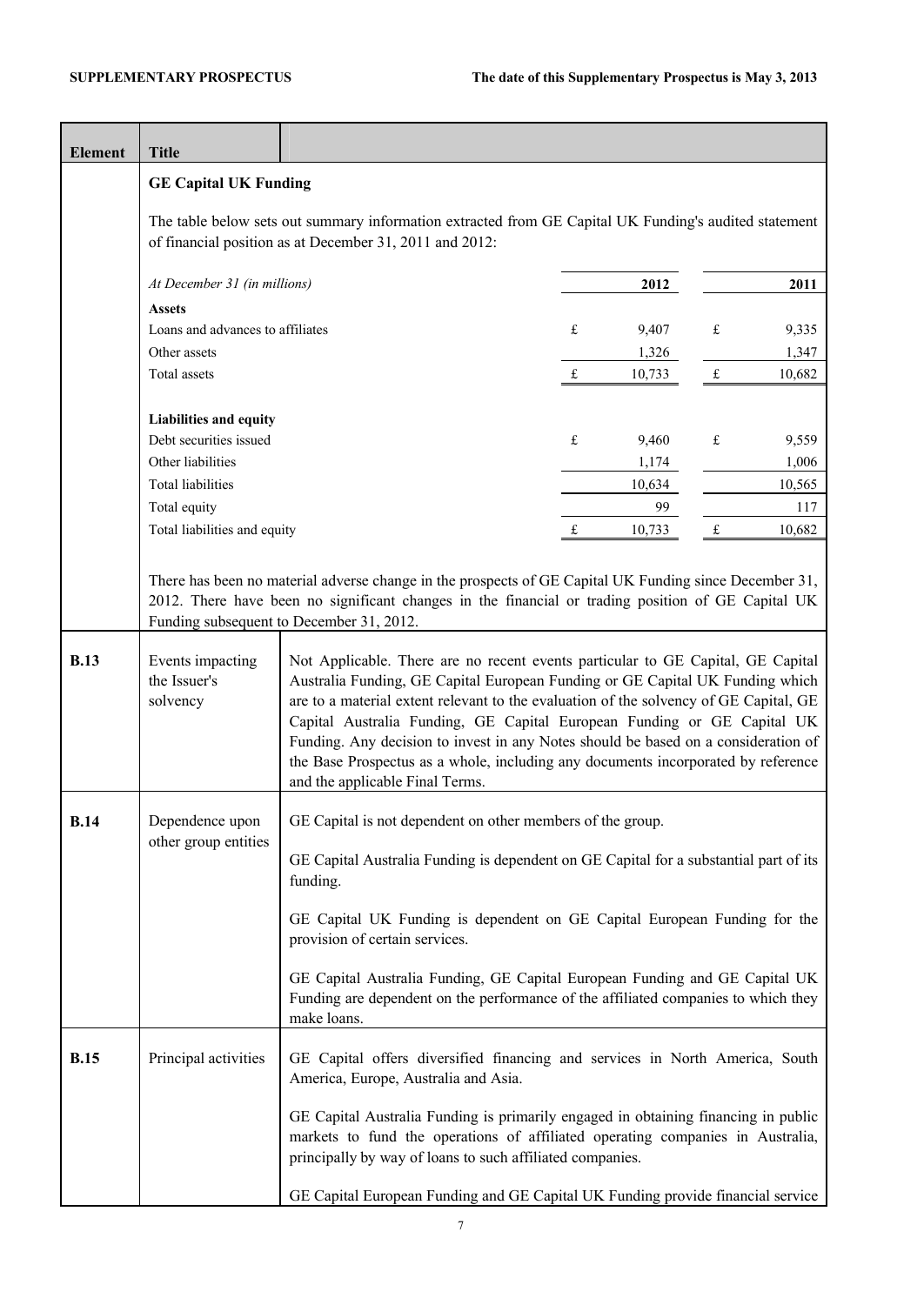| <b>Element</b> | <b>Title</b>                    |                                                                                                                                                                                                                                                                                                                                                                                                                                                          |
|----------------|---------------------------------|----------------------------------------------------------------------------------------------------------------------------------------------------------------------------------------------------------------------------------------------------------------------------------------------------------------------------------------------------------------------------------------------------------------------------------------------------------|
|                |                                 | activities, including obtaining financing in the capital markets for the purposes of<br>funding the operations of affiliated companies.                                                                                                                                                                                                                                                                                                                  |
| <b>B.16</b>    | Controlling<br>shareholders     | GE Capital is a wholly owned direct subsidiary of General Electric Company, the<br>ultimate parent company of the group.                                                                                                                                                                                                                                                                                                                                 |
|                |                                 | GE Capital Australia Funding is a wholly-owned direct subsidiary of GE Capital,<br>which is a wholly owned direct subsidiary of General Electric Company, the<br>ultimate parent company of the group.                                                                                                                                                                                                                                                   |
|                |                                 | GE Capital European Funding and GE Capital UK Funding are wholly owned<br>indirect subsidiaries of GE Capital, which is a wholly owned direct subsidiary of<br>General Electric Company, the ultimate parent company of the group.                                                                                                                                                                                                                       |
| <b>B.17</b>    | Credit ratings                  | As of April 2, 2013, each Issuer's long-term unsecured debt credit rating from S&P<br>was "AA+" with a stable outlook and as of April 2, 2013, each Issuer's long-term<br>unsecured debt credit rating from Moody's was "A1" with a stable outlook. As of<br>April 2, 2013, each Issuer's short-term credit rating from S&P was "A-1+" and as of<br>April 2, 2013, each Issuer's short-term credit rating from Moody's was "P-1".                        |
|                |                                 | As of March 28, 2013, Moody's assigned ratings of "A1" for senior issues of Notes<br>under the Programme and "A2" for subordinated issues of Notes under the<br>Programme. As of March 28, 2013, S&P assigned ratings of "AA+/A-1+" for senior<br>issues of Notes under the Programme and a rating of "AA" for subordinated issues<br>of Notes under the Programme.                                                                                      |
|                |                                 | Notes issued under the Programme may be rated or unrated by either of the rating<br>agencies referred to above. Where a Tranche of Notes is rated, such rating will not<br>necessarily be the same as the rating assigned to the Programme by the relevant<br>rating agency.                                                                                                                                                                             |
|                |                                 | Issue specific summary:                                                                                                                                                                                                                                                                                                                                                                                                                                  |
|                |                                 | [The Notes [have been/are expected to be] rated [specify rating(s) of Tranche being<br>issued] by [specify rating agent(s)].]                                                                                                                                                                                                                                                                                                                            |
|                |                                 | A security rating is not a recommendation to buy, sell or hold securities and may be<br>subject to suspension, reduction or withdrawal at any time by the assigning rating<br>agency.                                                                                                                                                                                                                                                                    |
| <b>B.18</b>    | Description of the<br>Guarantee | The Notes (other than Notes issued by GE Capital) will be unconditionally and<br>irrevocably guaranteed by the Guarantor (as defined below). The Guarantee may be<br>issued on either a senior basis ("Senior Guarantee") in the case of a Guarantee<br>relating to Notes issued on a senior basis ("Senior Notes") or a subordinated basis<br>("Subordinated Guarantee") in the case of Notes issued on a subordinated basis<br>("Subordinated Notes"). |
|                |                                 | The obligations of the Guarantor under its Senior Guarantee will be (i) unsecured<br>and will rank equally with all other unsecured and unsubordinated indebtedness of<br>the Guarantor and (ii) effectively junior to the liabilities of the Guarantor's<br>subsidiaries.                                                                                                                                                                               |
|                |                                 | The obligations of the Guarantor under its Subordinated Guarantee will (i) constitute                                                                                                                                                                                                                                                                                                                                                                    |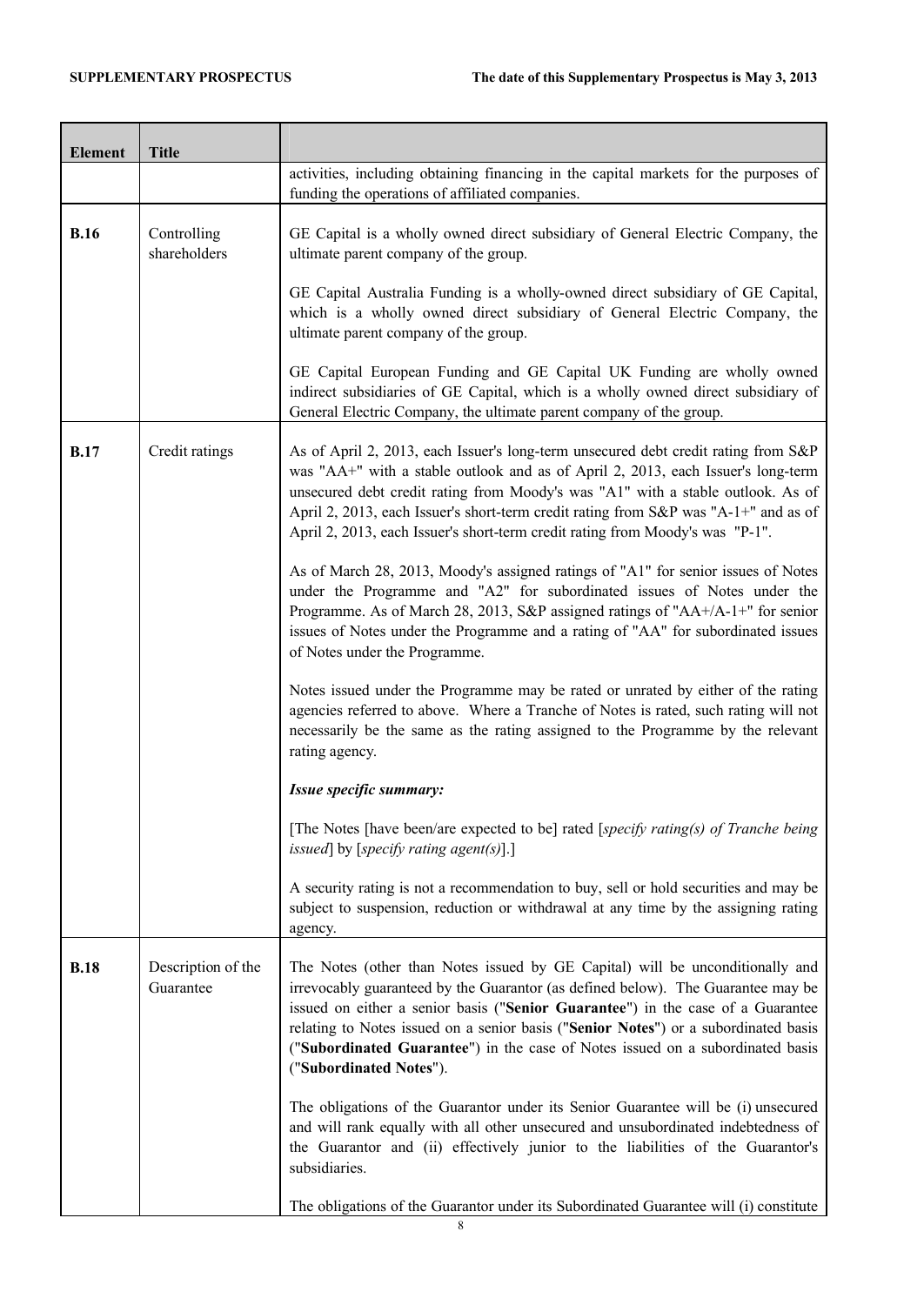÷

| <b>Element</b> | Title             |                                                                                       |
|----------------|-------------------|---------------------------------------------------------------------------------------|
|                |                   | general unsecured obligations of the Guarantor, (ii) rank subordinated in right of    |
|                |                   | payment to all of the Guarantor's senior indebtedness and (iii) be effectively junior |
|                |                   | to the liabilities of the Guarantor's subsidiaries.                                   |
|                |                   |                                                                                       |
| <b>B.19</b>    | Information about | GE Capital may be an Issuer or a guarantor of Notes under the Programme.              |
|                | the Guarantor     | Information relating to GE Capital (in its capacity as guarantor, the "Guarantor") is |
|                |                   | set out in this Section B.                                                            |

## **Section C – Securities**

| <b>Element</b>  | <b>Title</b>                                              |                                                                                                                                                                                                                                                                                                                                                                                                                                                                                                |
|-----------------|-----------------------------------------------------------|------------------------------------------------------------------------------------------------------------------------------------------------------------------------------------------------------------------------------------------------------------------------------------------------------------------------------------------------------------------------------------------------------------------------------------------------------------------------------------------------|
| C.1             | Description of<br>Notes/ISIN                              | The Notes to be issued under the Programme may be Registered Notes or Bearer Notes.<br>Bearer Notes are subject to U.S. tax law requirements and may not be issued unless such<br>issuance (i) is permitted under U.S. federal income tax law at the time of issuance<br>without adverse consequences to the relevant Issuer or the Guarantor and (ii) is<br>conducted in accordance with the requirements of U.S. federal income tax law in effect<br>at the time of such issuance.           |
|                 |                                                           | The Notes to be issued under the Programme may be Fixed Rate Notes, Floating Rate<br>Notes, Original Issue Discount Notes, Amortizing Notes or a combination of the<br>foregoing.                                                                                                                                                                                                                                                                                                              |
|                 |                                                           | Issue specific summary:                                                                                                                                                                                                                                                                                                                                                                                                                                                                        |
|                 |                                                           | The Notes are $\lceil \frac{f(\mathcal{E}/U.S.S/other)}{I} \rceil$   $\lceil \frac{9}{\sqrt{2}} \rceil$   $\lceil \frac{1}{\sqrt{2}} \rceil$   $\lceil \frac{1}{\sqrt{2}} \rceil$   $\lceil \frac{1}{\sqrt{2}} \rceil$   $\lceil \frac{1}{\sqrt{2}} \rceil$   $\lceil \frac{1}{\sqrt{2}} \rceil$   $\lceil \frac{1}{\sqrt{2}} \rceil$   $\lceil \frac{1}{\sqrt{2}} \rceil$   $\lceil \frac{1}{$<br>Discount/Amortizing] [Registered/Bearer] [Senior/Subordinated] Notes due [<br>$\mathcal{L}$ |
|                 |                                                           | International Securities Identification Number ("ISIN"): [                                                                                                                                                                                                                                                                                                                                                                                                                                     |
| C.2<br>Currency |                                                           | Subject to compliance with all applicable laws, regulations and directives, Notes may be<br>issued in any currency agreed between the Issuer and the relevant Dealer at the time of<br>issue.                                                                                                                                                                                                                                                                                                  |
|                 |                                                           | Issue specific summary:                                                                                                                                                                                                                                                                                                                                                                                                                                                                        |
|                 |                                                           | The currency of this Series of Notes is [Pounds Sterling (" $\mathbf{f}$ ")/Euro (" $\mathbf{f}$ ")/U.S. dollars<br>("U.S.S")/Other (<br>$]$ )].                                                                                                                                                                                                                                                                                                                                               |
| C.5             | Restrictions on<br>transferability                        | Not Applicable. There are no restrictions on the free transferability of the Notes.                                                                                                                                                                                                                                                                                                                                                                                                            |
| C.8             | Rights attached to<br>the Notes, including<br>ranking and | Notes issued under the Programme will have terms and conditions relating to, among<br>other matters:                                                                                                                                                                                                                                                                                                                                                                                           |
|                 | limitations on those<br>rights                            | <b>Status and Subordination</b>                                                                                                                                                                                                                                                                                                                                                                                                                                                                |
|                 |                                                           | Notes may be Senior Notes or Subordinated Notes.                                                                                                                                                                                                                                                                                                                                                                                                                                               |
|                 |                                                           | Senior Notes will be (i) unsecured and rank equally with all other unsecured and<br>unsubordinated indebtedness of the Issuer and (ii) effectively junior to the liabilities of<br>the Issuer's subsidiaries, if any.                                                                                                                                                                                                                                                                          |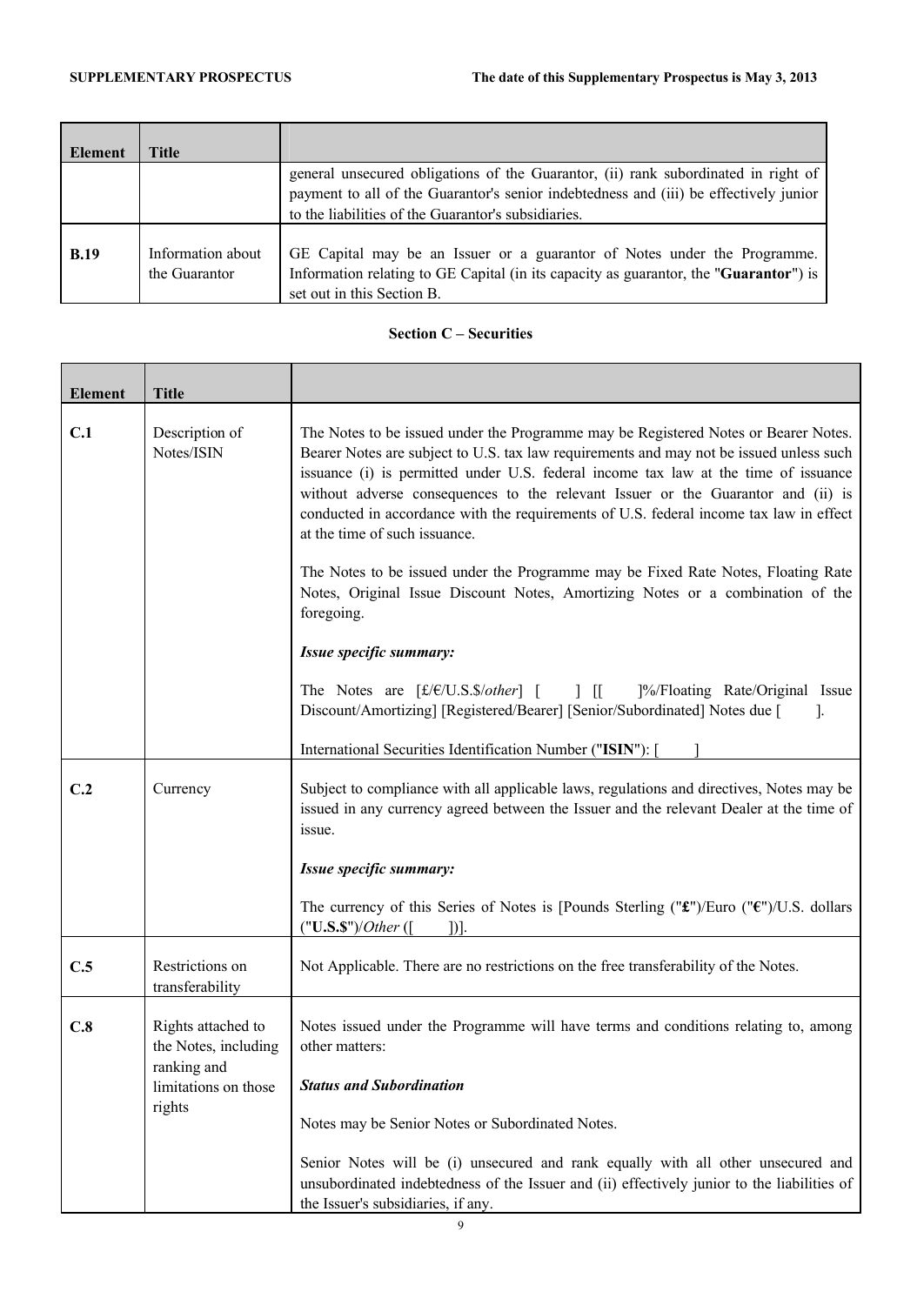$\overline{\phantom{0}}$ 

| <b>Element</b> | <b>Title</b> |                                                                                                                                                                                                                                                                                                                                                                                                                                                                                                                                                                                                                                                                                                                                                |
|----------------|--------------|------------------------------------------------------------------------------------------------------------------------------------------------------------------------------------------------------------------------------------------------------------------------------------------------------------------------------------------------------------------------------------------------------------------------------------------------------------------------------------------------------------------------------------------------------------------------------------------------------------------------------------------------------------------------------------------------------------------------------------------------|
|                |              | Subordinated Notes will (i) constitute general unsecured obligations of the Issuer, (ii)<br>rank subordinated in right of payment to all of the Issuer's senior indebtedness and (iii)<br>be effectively junior to the liabilities of the Issuer's subsidiaries, if any.                                                                                                                                                                                                                                                                                                                                                                                                                                                                       |
|                |              | Issue specific summary                                                                                                                                                                                                                                                                                                                                                                                                                                                                                                                                                                                                                                                                                                                         |
|                |              | [The Notes are [Senior Notes/Subordinated Notes].]                                                                                                                                                                                                                                                                                                                                                                                                                                                                                                                                                                                                                                                                                             |
|                |              | <b>Taxation</b>                                                                                                                                                                                                                                                                                                                                                                                                                                                                                                                                                                                                                                                                                                                                |
|                |              | All payments in respect of Notes will be made without withholding of or deduction for,<br>or on account of taxes or charges imposed by any governmental authority or agency in<br>the jurisdiction of the relevant Issuer, or, if applicable, the Guarantor, unless required by<br>law. In the event that any such withholding or deduction is made, the Issuer or, as the<br>case may be, the Guarantor will, save in certain limited circumstances, be required to<br>pay additional amounts to cover the amounts so withheld or deducted.                                                                                                                                                                                                   |
|                |              | Issuer's negative pledge                                                                                                                                                                                                                                                                                                                                                                                                                                                                                                                                                                                                                                                                                                                       |
|                |              | The terms of the Notes will not contain a negative pledge provision.                                                                                                                                                                                                                                                                                                                                                                                                                                                                                                                                                                                                                                                                           |
|                |              | <b>Guarantor's negative pledge</b>                                                                                                                                                                                                                                                                                                                                                                                                                                                                                                                                                                                                                                                                                                             |
|                |              | The terms of the Guarantee in respect of Notes will not contain a negative pledge<br>provision.                                                                                                                                                                                                                                                                                                                                                                                                                                                                                                                                                                                                                                                |
|                |              | <b>Events of default - Senior Notes</b>                                                                                                                                                                                                                                                                                                                                                                                                                                                                                                                                                                                                                                                                                                        |
|                |              | The terms of the Senior Notes will contain, amongst others, the following events of<br>default:                                                                                                                                                                                                                                                                                                                                                                                                                                                                                                                                                                                                                                                |
|                |              | default in payment of any interest due in respect of the Senior Notes,<br>(a)<br>continuing for a period of 30 days;                                                                                                                                                                                                                                                                                                                                                                                                                                                                                                                                                                                                                           |
|                |              | default in payment of any principal or premium, if any, due in respect of the<br>(b)<br>Senior Notes;                                                                                                                                                                                                                                                                                                                                                                                                                                                                                                                                                                                                                                          |
|                |              | (c)<br>non-performance or non-observance by the Issuer and the Guarantor of any of<br>their respective other obligations under the provisions of the Senior Notes or<br>the related Guarantee, in certain cases continuing for a period of 60 days after<br>the date on which written notice of such non-performance or non-observance is<br>given;                                                                                                                                                                                                                                                                                                                                                                                            |
|                |              | (d)<br>cross-acceleration in respect of: (i) any other series of notes or any<br>indebtedness which GE Capital has outstanding in the aggregate principal<br>amount of at least U.S.\$100,000,000 (or its equivalent in other currencies); (ii)<br>in the case of Senior Notes issued by GE Capital Australia Funding, any other<br>series of notes or any indebtedness which GE Capital Australia Funding has<br>outstanding in the aggregate principal amount of at least A\$10,000,000 (or its<br>equivalent in other currencies); (iii) in the case of Senior Notes issued by GE<br>Capital European Funding or GE Capital UK Funding, any other series of notes<br>or any indebtedness which GE Capital European Funding or GE Capital UK |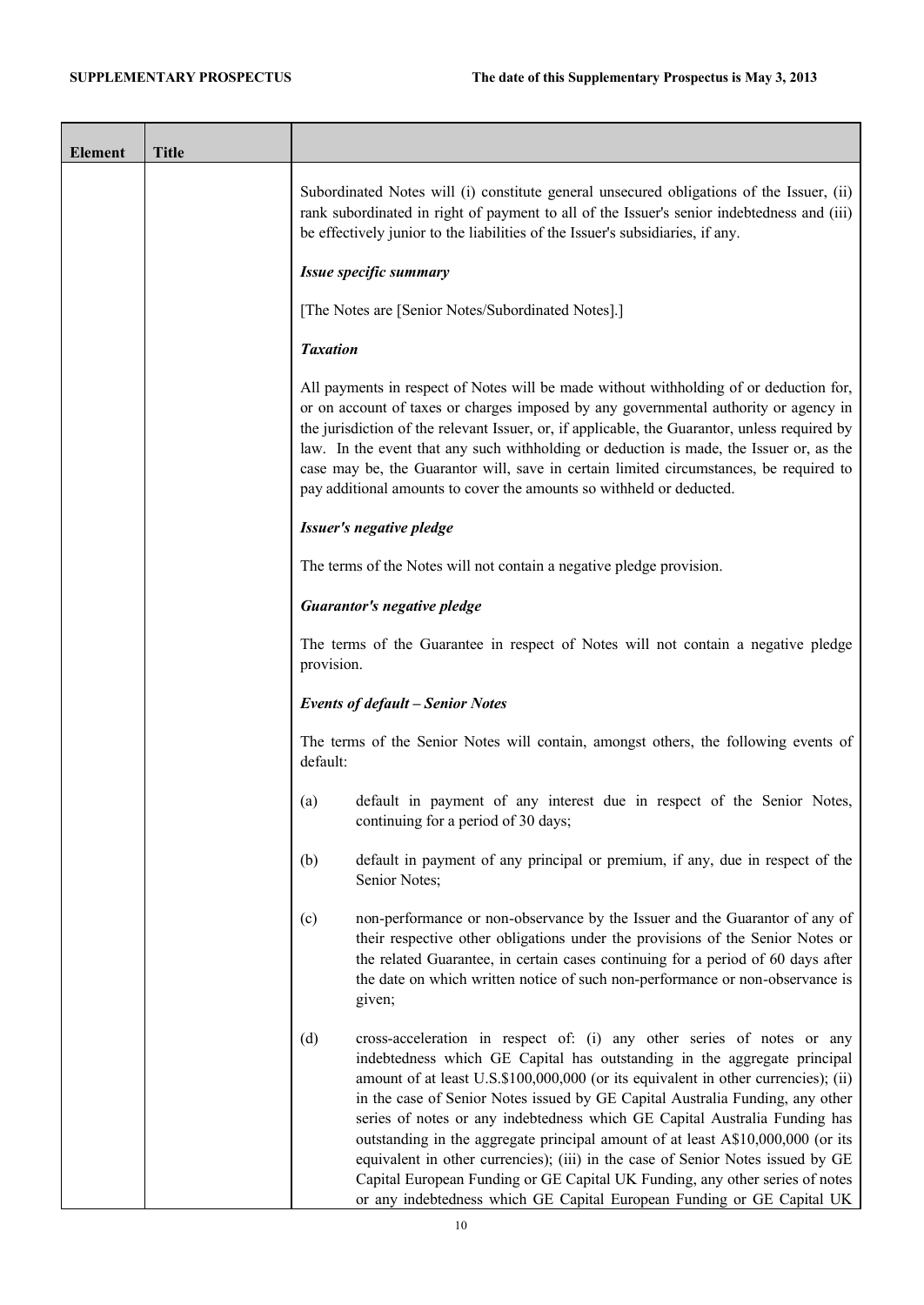÷

| <b>Element</b> | <b>Title</b>            |                                                                                                                                                                                                                                                                                                                                                                                                                                                                                                                                                                                                                                                                                                    |
|----------------|-------------------------|----------------------------------------------------------------------------------------------------------------------------------------------------------------------------------------------------------------------------------------------------------------------------------------------------------------------------------------------------------------------------------------------------------------------------------------------------------------------------------------------------------------------------------------------------------------------------------------------------------------------------------------------------------------------------------------------------|
|                |                         | Funding has outstanding in the aggregate principal amount of at least<br>U.S.\$10,000,000 (or its equivalent in other currencies), if such acceleration is<br>not rescinded or annulled within ten calendar days after written notice thereof<br>has been given to the Issuer, the Guarantor, as the case may be, and the Fiscal<br>Agent by the holders of at least 25% in aggregate principal amount of the<br>Senior Notes outstanding, provided that, if the event of default under such other<br>series of notes or indebtedness is timely remedied, cured or waived, then the<br>event of default under the Senior Notes shall be deemed likewise to have been<br>remedied, cured or waived; |
|                |                         | events relating to the insolvency or winding up of the Issuer or the Guarantor.<br>(e)                                                                                                                                                                                                                                                                                                                                                                                                                                                                                                                                                                                                             |
|                |                         | <b>Events of default - Subordinated Notes</b>                                                                                                                                                                                                                                                                                                                                                                                                                                                                                                                                                                                                                                                      |
|                |                         | The terms of the Subordinated Notes will contain, amongst others, the following events<br>of default:                                                                                                                                                                                                                                                                                                                                                                                                                                                                                                                                                                                              |
|                |                         | default in payment of interest due in respect of the Subordinated Notes,<br>(f)<br>continuing for a period of 30 days;                                                                                                                                                                                                                                                                                                                                                                                                                                                                                                                                                                             |
|                |                         | default in the payment of principal or premium, if any, on any Subordinated<br>(g)<br>Notes; and                                                                                                                                                                                                                                                                                                                                                                                                                                                                                                                                                                                                   |
|                |                         | certain events relating to the insolvency or winding up of the Issuer or the<br>(h)<br>Guarantor.                                                                                                                                                                                                                                                                                                                                                                                                                                                                                                                                                                                                  |
|                |                         | An event of default under one series of Subordinated Notes does not necessarily<br>constitute an event of default under any other series of Subordinated Notes.                                                                                                                                                                                                                                                                                                                                                                                                                                                                                                                                    |
|                |                         | <b>Meetings</b>                                                                                                                                                                                                                                                                                                                                                                                                                                                                                                                                                                                                                                                                                    |
|                |                         | The terms of the Notes will contain provisions for calling meetings of holders of such<br>Notes to consider matters affecting their interests generally. These provisions permit<br>defined majorities to bind all holders, including holders who did not attend and vote at<br>the relevant meeting and holders who voted in a manner contrary to the majority.                                                                                                                                                                                                                                                                                                                                   |
|                |                         | <b>Governing law</b>                                                                                                                                                                                                                                                                                                                                                                                                                                                                                                                                                                                                                                                                               |
|                |                         | New York law.                                                                                                                                                                                                                                                                                                                                                                                                                                                                                                                                                                                                                                                                                      |
| C.9            | Interest/<br>Redemption | <b>Interest</b>                                                                                                                                                                                                                                                                                                                                                                                                                                                                                                                                                                                                                                                                                    |
|                |                         | Notes may or may not bear interest. Interest-bearing Notes will either bear interest<br>payable at a fixed rate or a floating rate.                                                                                                                                                                                                                                                                                                                                                                                                                                                                                                                                                                |
|                |                         | Issue specific summary:                                                                                                                                                                                                                                                                                                                                                                                                                                                                                                                                                                                                                                                                            |
|                |                         | [The Notes bear interest [from their date of issue/from [<br>]] at the fixed rate of<br>[% per annum. The yield of the Notes is [<br>1%. Interest will be paid<br>[annually/semi-annually/quarterly/monthly] in arrears on [<br>]] in each<br>$\lceil$ [and $\lceil$<br>[year/month]. The first interest payment will be made on [<br>].]                                                                                                                                                                                                                                                                                                                                                          |
|                |                         | The Notes bear interest [from their date of issue/from<br>at a floating rate                                                                                                                                                                                                                                                                                                                                                                                                                                                                                                                                                                                                                       |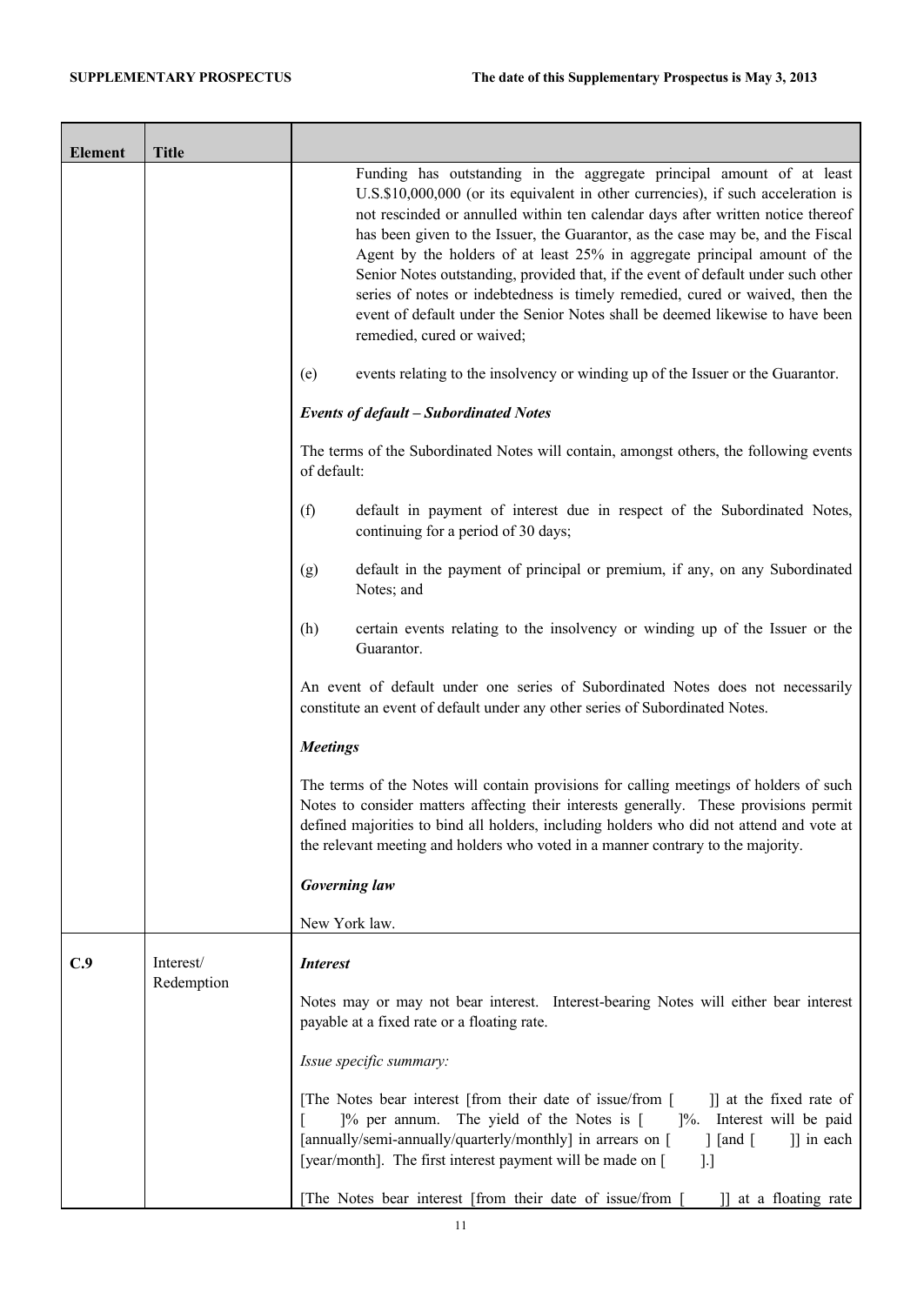| <b>Element</b> | <b>Title</b>                                                                                          |                                                                                                                                                                                                                                                                                                                                                               |
|----------------|-------------------------------------------------------------------------------------------------------|---------------------------------------------------------------------------------------------------------------------------------------------------------------------------------------------------------------------------------------------------------------------------------------------------------------------------------------------------------------|
|                |                                                                                                       | calculated by reference to [specify interest rate basis for Notes being issued]<br>[plus/minus] a spread of [ ]%. Interest will be paid [annually/semi-<br>annually/quarterly/monthly] in arrears on [ ] [and [<br>]] in each [year/month],<br>subject to adjustment for non-business days. The first interest payment will be made on<br>$\lbrack . \rbrack$ |
|                |                                                                                                       | [The [Fixed Interest Rate/Spread] will be increased by [<br>$\frac{1}{6}$ on $\lceil$<br>] [and further<br>increased by [<br>$\frac{1}{6}$ on $\left[$<br>$\prod$                                                                                                                                                                                             |
|                |                                                                                                       | The Notes do not bear any interest [and will be offered and sold at a discount to their<br>nominal amount].]                                                                                                                                                                                                                                                  |
|                |                                                                                                       | Redemption                                                                                                                                                                                                                                                                                                                                                    |
|                |                                                                                                       | The terms under which Notes may be redeemed (including the maturity date as well as<br>any provisions relating to early redemption) will be agreed between the Issuer and the<br>relevant Dealer at the time of issue of the relevant Notes.                                                                                                                  |
|                |                                                                                                       | Issue specific summary:                                                                                                                                                                                                                                                                                                                                       |
|                |                                                                                                       | [Subject to any purchase and cancellation or early redemption, the Notes will be<br>redeemed on $\lceil \cdot \cdot \rceil$ at $\lceil \cdot \cdot \rceil$<br>]% of the nominal amount.]                                                                                                                                                                      |
|                |                                                                                                       | [Unless previously redeemed, purchased and cancelled, each Note will be partially<br>redeemed on each Installment Date at the Installment Amount, whereupon the<br>outstanding principal amount of such Note shall be reduced by the Installment Amount<br>for all purposes.                                                                                  |
|                |                                                                                                       | The Installment Amount per Note corresponding to the applicable Installment Date is as<br>follows: [<br>$\mathbf l$                                                                                                                                                                                                                                           |
|                |                                                                                                       | The Notes may be redeemed early for tax reasons [or [specify any other early<br>redemption option applicable to the Notes being issued]] at [par].                                                                                                                                                                                                            |
|                |                                                                                                       | <b>Representative of holders</b>                                                                                                                                                                                                                                                                                                                              |
|                |                                                                                                       | Not Applicable – No representative of the Noteholders has been appointed by the Issuer.                                                                                                                                                                                                                                                                       |
| C.10           | Derivative<br>component in the<br>interest payments                                                   | Not Applicable – There is no derivative component in the interest payments.                                                                                                                                                                                                                                                                                   |
| C.11           | Listing and<br>Admission to<br>trading in respect of                                                  | Notes issued under the Programme may be listed and admitted to trading on the London<br>Stock Exchange or the MOT.                                                                                                                                                                                                                                            |
|                | Notes with a<br>denomination of less<br>than EUR100,000<br>(or its equivalent in<br>other currencies) | Issue specific summary:<br>[Application [has been][is expected to be] made by the Issuer (or on its behalf) for the<br>Notes to be admitted to trading on the [regulated market of the London Stock<br>Exchange/MOT].][The Notes will not be listed.]                                                                                                         |
| C.21           | Admission to<br>trading in respect of                                                                 | Notes issued under the Programme may be listed and admitted to trading on the London<br>Stock Exchange or the MOT.                                                                                                                                                                                                                                            |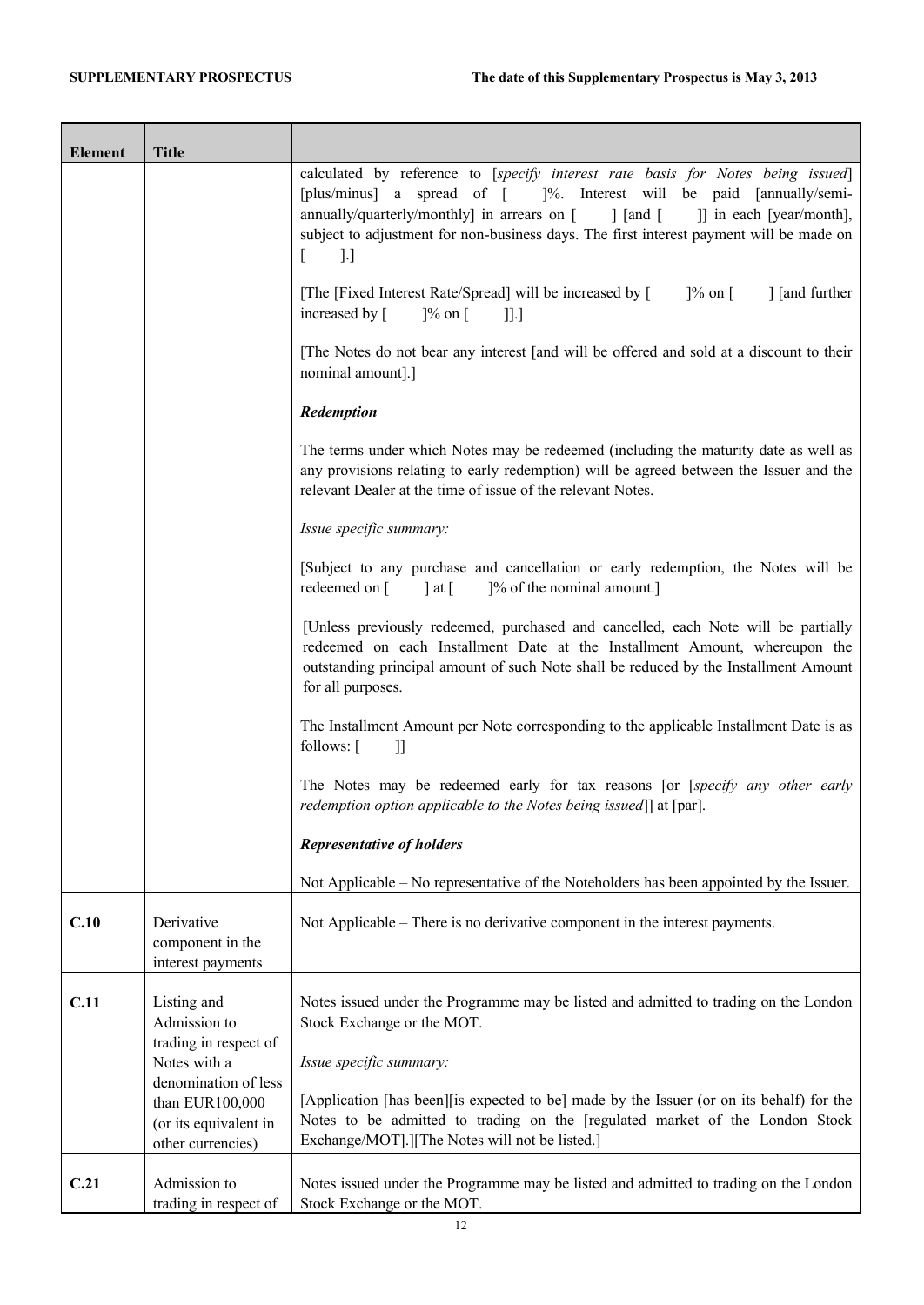÷

| <b>Element</b> | Title                                                                                                  |                                                                                                                                                                                                                              |
|----------------|--------------------------------------------------------------------------------------------------------|------------------------------------------------------------------------------------------------------------------------------------------------------------------------------------------------------------------------------|
|                | Notes with a<br>denomination of at<br>least $EUR100,000$<br>(or its equivalent in<br>other currencies) | <i>Issue specific summary:</i><br>Application [has been] [is expected to be] made by the Issuer (or on its behalf) for the<br>Notes to be admitted to trading on the [regulated market of the London Stock<br>Exchange/MOT]. |

# **Section D – Risks**

| <b>Element</b> | <b>Title</b>                      |                                                                                                                                                                                                                                                                                                                                                                                                                                                                                                                                                                                                                                                                                                                                                                                                                                                                                                                                                                                                                                                                                 |
|----------------|-----------------------------------|---------------------------------------------------------------------------------------------------------------------------------------------------------------------------------------------------------------------------------------------------------------------------------------------------------------------------------------------------------------------------------------------------------------------------------------------------------------------------------------------------------------------------------------------------------------------------------------------------------------------------------------------------------------------------------------------------------------------------------------------------------------------------------------------------------------------------------------------------------------------------------------------------------------------------------------------------------------------------------------------------------------------------------------------------------------------------------|
| D.2            | Key risks regarding<br>the Issuer | In purchasing Notes, investors assume the risk that the Issuer [and the Guarantor] may<br>become insolvent or otherwise be unable to make all payments due in respect of the<br>Notes. There is a wide range of factors which individually or together could result in the<br>Issuer [and the Guarantor] becoming unable to make all payments due in respect of the<br>Notes. It is not possible to identify all such factors or to determine which factors are<br>most likely to occur, as the Issuer [and the Guarantor] may not be aware of all relevant<br>factors and certain factors which [it/they] currently deem not to be material may become<br>material as a result of the occurrence of events outside the Issuer's [and the Guarantor's]<br>control. The Issuer [and the Guarantor] [has/have] identified a number of factors which<br>could materially adversely affect the business of GE Capital and its consolidated<br>subsidiaries and the ability of the Issuer (or Guarantor, as the case may be) to make<br>payments under the Notes. These factors are: |
|                |                                   | • GE Capital's growth is subject to global economic and political risks;                                                                                                                                                                                                                                                                                                                                                                                                                                                                                                                                                                                                                                                                                                                                                                                                                                                                                                                                                                                                        |
|                |                                   | • GE Capital is subject to a wide variety of laws, regulations and government policies<br>that may change in significant ways;                                                                                                                                                                                                                                                                                                                                                                                                                                                                                                                                                                                                                                                                                                                                                                                                                                                                                                                                                  |
|                |                                   | • GE Capital is subject to legal proceedings and legal compliance risks;                                                                                                                                                                                                                                                                                                                                                                                                                                                                                                                                                                                                                                                                                                                                                                                                                                                                                                                                                                                                        |
|                |                                   | • the success of GE Capital's business depends on achieving its strategic objectives,<br>including through acquisitions, joint ventures, dispositions and restructurings;                                                                                                                                                                                                                                                                                                                                                                                                                                                                                                                                                                                                                                                                                                                                                                                                                                                                                                       |
|                |                                   | • sustained increases in costs of pension and healthcare benefits may reduce the<br>profitability of General Electric Company and its consolidated subsidiaries ("GE<br>Company");                                                                                                                                                                                                                                                                                                                                                                                                                                                                                                                                                                                                                                                                                                                                                                                                                                                                                              |
|                |                                   | • conditions in the financial and credit markets may affect the availability and cost of<br>GE Capital funding;                                                                                                                                                                                                                                                                                                                                                                                                                                                                                                                                                                                                                                                                                                                                                                                                                                                                                                                                                                 |
|                |                                   | • if conditions in the financial markets deteriorate, they may adversely affect the<br>business and results of operations of GE Capital as well as the soundness of financial<br>institutions and governments with which GE Capital deals;                                                                                                                                                                                                                                                                                                                                                                                                                                                                                                                                                                                                                                                                                                                                                                                                                                      |
|                |                                   | • the real estate markets in which GE Capital participates are highly dependent on<br>economic conditions, the deterioration of which may adversely affect GE Capital's<br>business, financial position and results of operations;                                                                                                                                                                                                                                                                                                                                                                                                                                                                                                                                                                                                                                                                                                                                                                                                                                              |
|                |                                   | • failure to maintain GE Capital's credit ratings could adversely affect its cost of funds<br>and related margins, liquidity, competitive position and access to capital markets;                                                                                                                                                                                                                                                                                                                                                                                                                                                                                                                                                                                                                                                                                                                                                                                                                                                                                               |
|                |                                   | • current conditions in the global economy and the major industries GE Company<br>serves also may materially and adversely affect the business and results of operations<br>of GE Company's non-financial businesses;                                                                                                                                                                                                                                                                                                                                                                                                                                                                                                                                                                                                                                                                                                                                                                                                                                                           |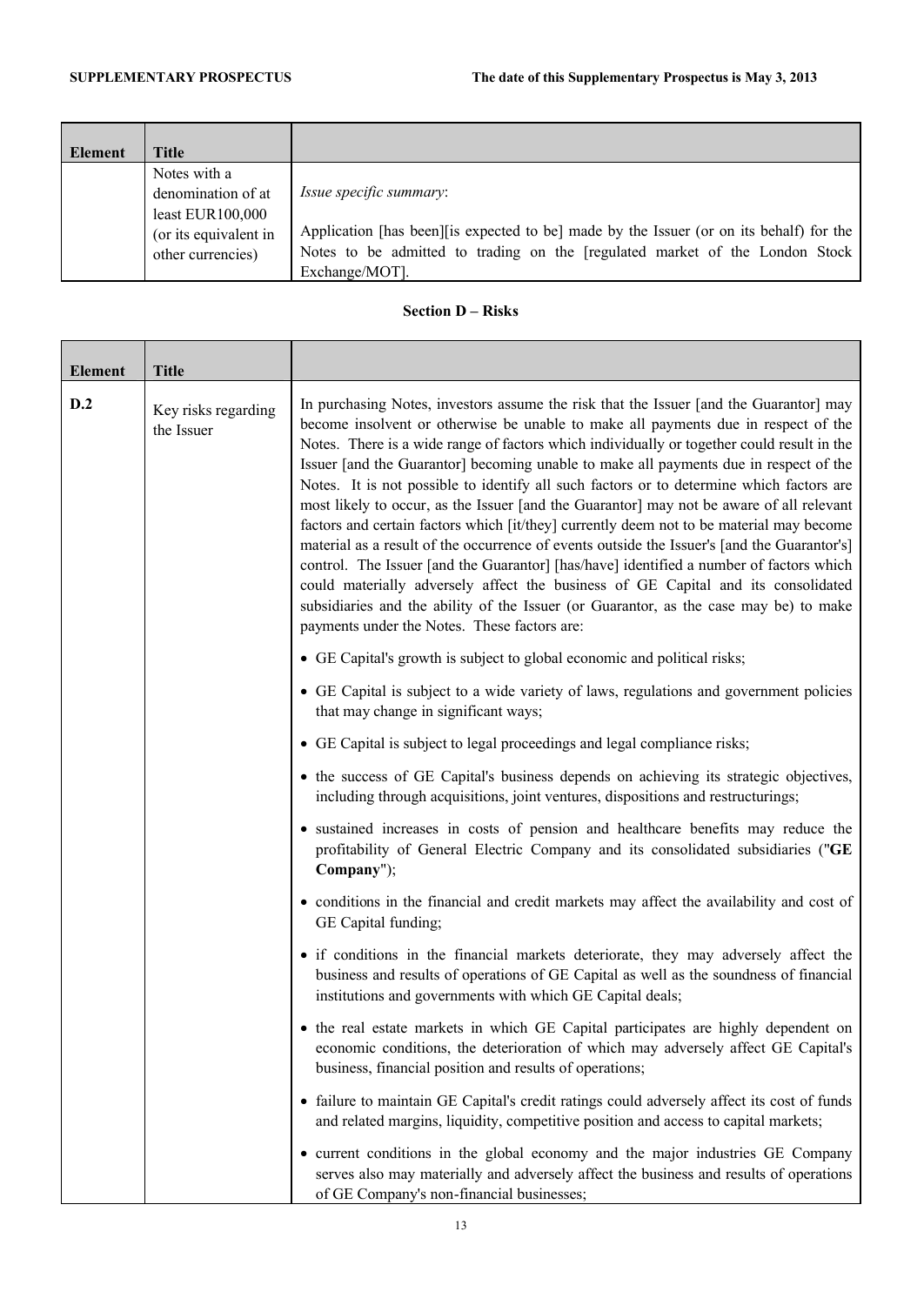| <b>Element</b> | <b>Title</b>                     |                                                                                                                                                                                                                                                                                                                                                                                                                                                                                                                                                                                                                                                                                                                                                                                                                                                                                                                                                                                                                                                                                                                         |
|----------------|----------------------------------|-------------------------------------------------------------------------------------------------------------------------------------------------------------------------------------------------------------------------------------------------------------------------------------------------------------------------------------------------------------------------------------------------------------------------------------------------------------------------------------------------------------------------------------------------------------------------------------------------------------------------------------------------------------------------------------------------------------------------------------------------------------------------------------------------------------------------------------------------------------------------------------------------------------------------------------------------------------------------------------------------------------------------------------------------------------------------------------------------------------------------|
|                |                                  | • increased IT security requirements, vulnerabilities, threats and more sophisticated and<br>targeted computer crime could pose a risk to GE Capital's systems, networks,<br>products, solutions, services and data;                                                                                                                                                                                                                                                                                                                                                                                                                                                                                                                                                                                                                                                                                                                                                                                                                                                                                                    |
|                |                                  | • GE Company may face operational failures that could have a material adverse effect<br>on its business, reputation, financial position and results of operations, and it is<br>dependent on maintenance of existing product lines, market acceptance of new<br>product introductions and product innovations for continued revenue growth;                                                                                                                                                                                                                                                                                                                                                                                                                                                                                                                                                                                                                                                                                                                                                                             |
|                |                                  | • GE Capital's intellectual property portfolio may not prevent competitors from<br>independently developing products and services similar to or duplicative to GE<br>Company's; and                                                                                                                                                                                                                                                                                                                                                                                                                                                                                                                                                                                                                                                                                                                                                                                                                                                                                                                                     |
|                |                                  | • significant raw material shortages, supplier capacity constraints, supplier production<br>disruptions, supplier quality and sourcing issues or price increases could increase GE<br>Capital's operating costs and adversely impact the competitive positions of GE<br>Company's products.                                                                                                                                                                                                                                                                                                                                                                                                                                                                                                                                                                                                                                                                                                                                                                                                                             |
| D.3            | Key risks regarding<br>the Notes | There are also risks associated with the Notes. These include a range of market risks<br>(including that there may be no or only a limited secondary market in the Notes, that the<br>value of an investor's investment may be adversely affected by exchange rate<br>movements where the Notes are not denominated in the investor's own currency, that<br>any credit rating assigned to the Notes may not adequately reflect all the risks associated<br>with an investment in the Notes and that changes in interest rates will affect the value of<br>Notes which bear interest at a fixed rate), that Subordinated Notes will rank junior to<br>senior indebtedness, the fact that the conditions of the Notes may be modified without<br>the consent of the holder in certain circumstances, that the holder may not receive<br>payment of the full amounts due in respect of the Notes as a result of amounts being<br>withheld by the Issuer in order to comply with applicable law and that investors are<br>exposed to the risk of changes in law or regulation affecting the value of Notes held by<br>them. |

# **Section E – Offer**

| <b>Title</b>                            |                                                                                                                                                                                                                                                                                                                                                                 |
|-----------------------------------------|-----------------------------------------------------------------------------------------------------------------------------------------------------------------------------------------------------------------------------------------------------------------------------------------------------------------------------------------------------------------|
| Use of proceeds                         | The net proceeds from each issue of Notes will be added to the general funds of the<br>relevant Issuer and will be available for financing each of their, and the group's,<br>respective operations.                                                                                                                                                            |
|                                         | [Issue specific summary:                                                                                                                                                                                                                                                                                                                                        |
|                                         | The net proceeds from the issue of Notes will be [added to the general funds of the<br>Issuer and will be available for financing its, and the group's, operations]/[applied by the<br>Issuer for [                                                                                                                                                             |
| Terms and<br>conditions of the<br>offer | Under the programme, the Notes may be offered to the public in a Public Offer in<br>Belgium, Germany, Ireland, Italy, Luxembourg, The Netherlands, Spain and the United<br>Kingdom.<br>The terms and conditions of each offer of Notes will be determined by agreement<br>between the Issuer and the relevant Dealers at the time of issue and specified in the |
|                                         |                                                                                                                                                                                                                                                                                                                                                                 |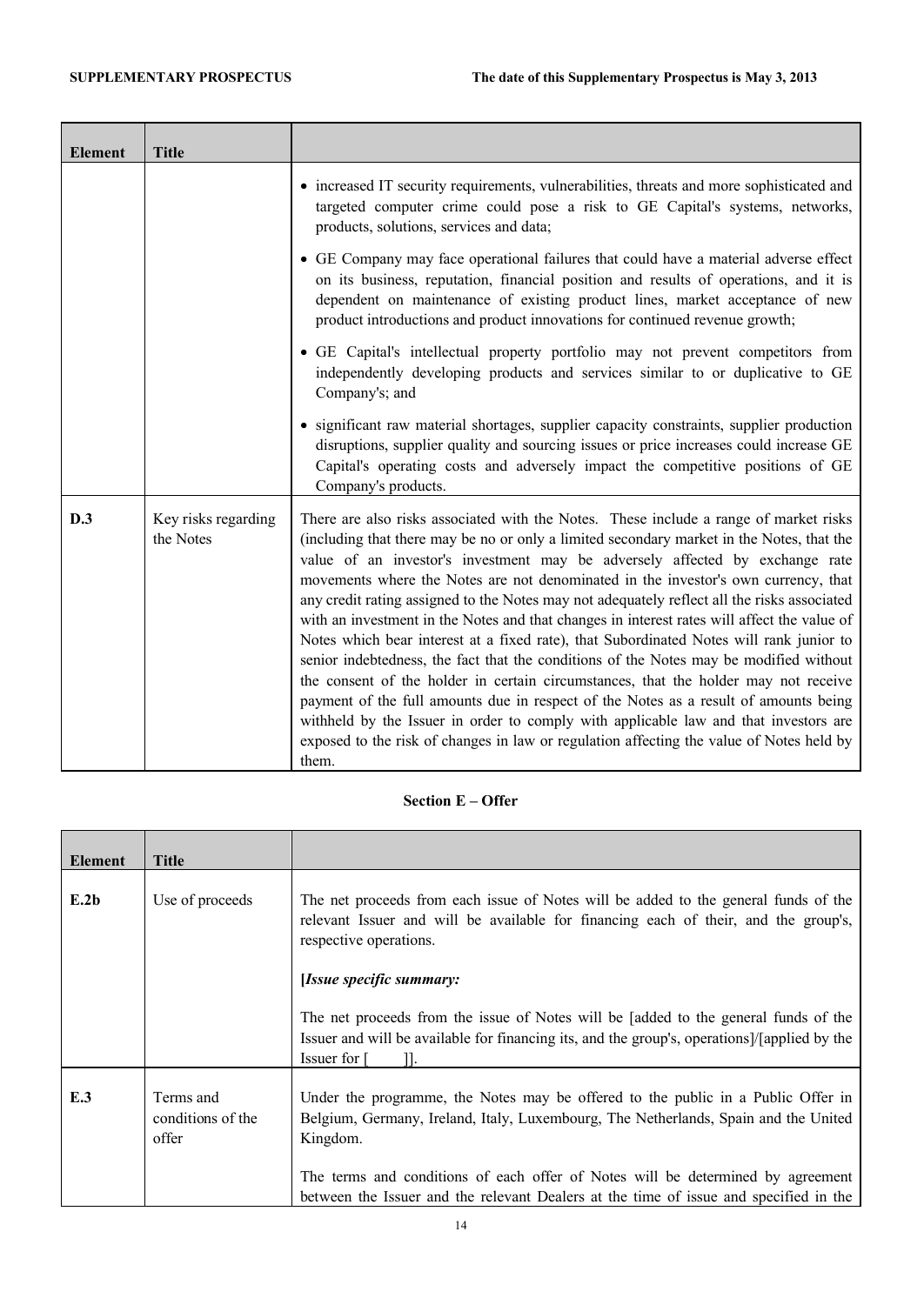| <b>Element</b> | <b>Title</b> |                                                                                                                                                                                                                                                                                                                                                                                                                                |                             |                                 |
|----------------|--------------|--------------------------------------------------------------------------------------------------------------------------------------------------------------------------------------------------------------------------------------------------------------------------------------------------------------------------------------------------------------------------------------------------------------------------------|-----------------------------|---------------------------------|
|                |              | applicable Final Terms. An Investor intending to acquire or acquiring any Notes in a<br>Public Offer from an Authorized Offeror will do so, and offers and sales of such Notes<br>to an Investor by such Authorized Offeror will be made, in accordance with any terms<br>and other arrangements in place between such Authorized Offeror and such Investor<br>including as to price, allocations and settlement arrangements. |                             |                                 |
|                |              | Issue specific summary:                                                                                                                                                                                                                                                                                                                                                                                                        |                             |                                 |
|                |              | [Not Applicable – the Notes are issued in denominations of at least $\epsilon$ 100,000 (or its<br>equivalent in any other currency)].                                                                                                                                                                                                                                                                                          |                             |                                 |
|                |              | [This issue of Notes is being addressed solely to qualified investors (as defined under<br>the Prospectus Directive).]                                                                                                                                                                                                                                                                                                         |                             |                                 |
|                |              | [This issue of Notes is being offered in a Public Offer in [Belgium, Germany, Ireland,<br>Italy, Luxembourg, The Netherlands Spain and the United Kingdom]].                                                                                                                                                                                                                                                                   |                             |                                 |
|                |              | The issue price of the Notes is [                                                                                                                                                                                                                                                                                                                                                                                              | 1% of their nominal amount. |                                 |
|                |              | [Offer Price:                                                                                                                                                                                                                                                                                                                                                                                                                  | [Not Applicable/[           | $\left.\rule{0pt}{10pt}\right]$ |
|                |              | Conditions to which the offer is subject:                                                                                                                                                                                                                                                                                                                                                                                      | [Not Applicable/[           | $\left.\rule{0pt}{10pt}\right]$ |
|                |              | Description of the application process:                                                                                                                                                                                                                                                                                                                                                                                        | [Not Applicable/[           | $\mathbf{J}$                    |
|                |              | Details of the minimum and/or maximum<br>amount of application (whether in numbers<br>of securities or aggregate amount to invest):                                                                                                                                                                                                                                                                                            | [Not Applicable/[           | $\mathbf{J}$                    |
|                |              | Description of possibility to reduce<br>subscriptions and manner for refunding<br>excess amount paid by applicants:                                                                                                                                                                                                                                                                                                            | [Not Applicable/[           |                                 |
|                |              | Details of the method and time limits for<br>paying up and delivering the Notes:                                                                                                                                                                                                                                                                                                                                               | [Not Applicable/[           | $\left\lbrack \right\rbrack$    |
|                |              | Full description of the manner and date on<br>which results of the offer are to be made to<br>public:                                                                                                                                                                                                                                                                                                                          | [Not Applicable/[           | 1                               |
|                |              | Procedure for exercise of any right of pre-<br>emption, negotiability of subscription rights<br>and treatment of subscription rights not<br>exercised:                                                                                                                                                                                                                                                                         | [Not Applicable/[           | $\mathbf l$                     |
|                |              | Process for notification to applicants of the<br>amount of Notes allotted and indication<br>whether dealing may begin before<br>notification is made:                                                                                                                                                                                                                                                                          | [Not Applicable/[           | I                               |
|                |              | Details of any tranche(s) reserved for [Not Applicable/[<br>specific country:                                                                                                                                                                                                                                                                                                                                                  |                             | $\left.\rule{0pt}{10pt}\right]$ |